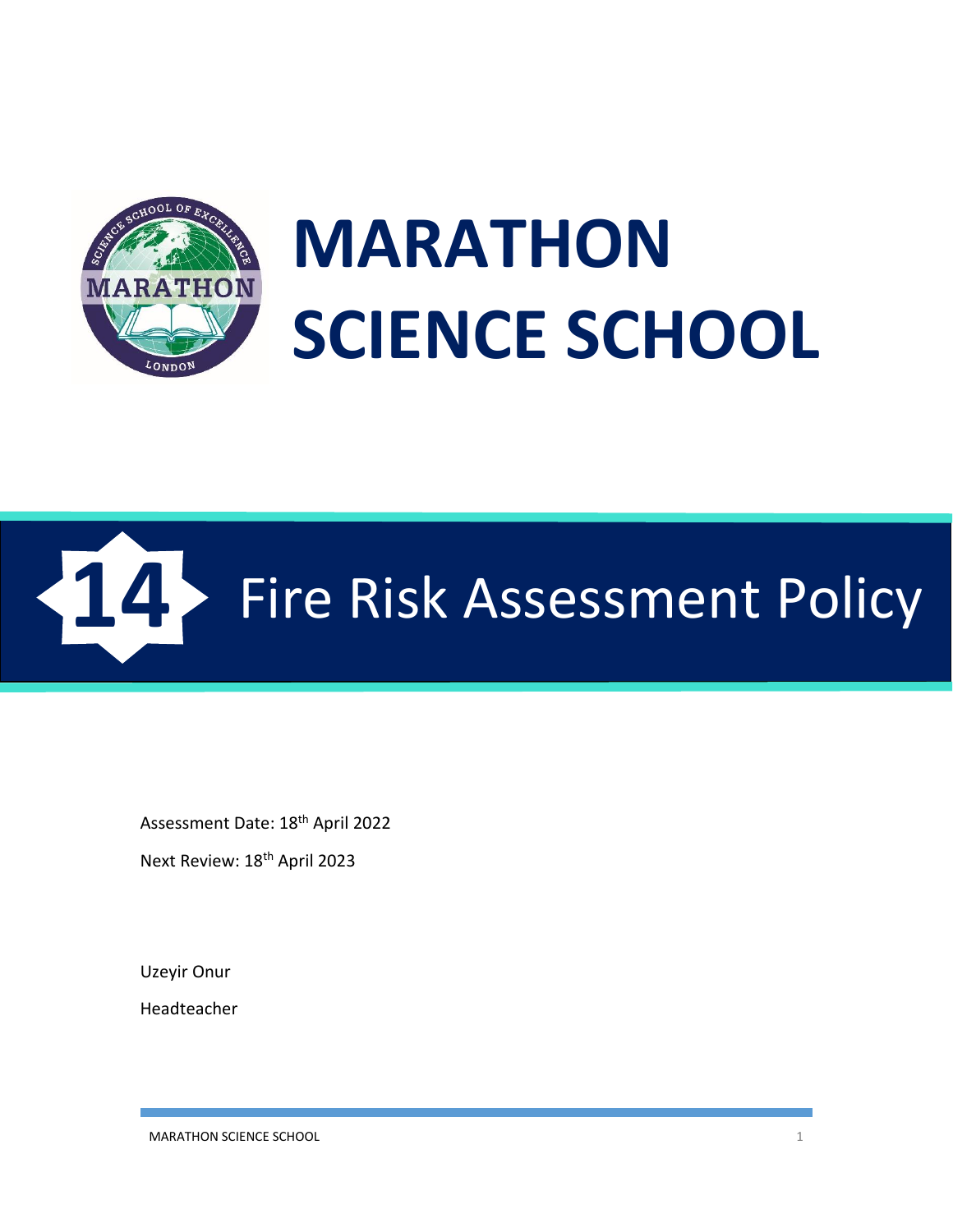# **FIRE RISK ASSESSMENT POLICY**

**For**

## **Marathon Science School Boarding House**

**212-216 Kingsland Road**

**London**

**E2 8AX**

**Telephone No.**

**02076849900**

**Assessment Date**

## **18th April 2022**

## **Person Responsible and Minimizing Risk**

## **For Fire Safety**

**is**

## **Halil I. Sarikaya**

**Risk Assessment Monitored By**

## **Uzeyir Onur**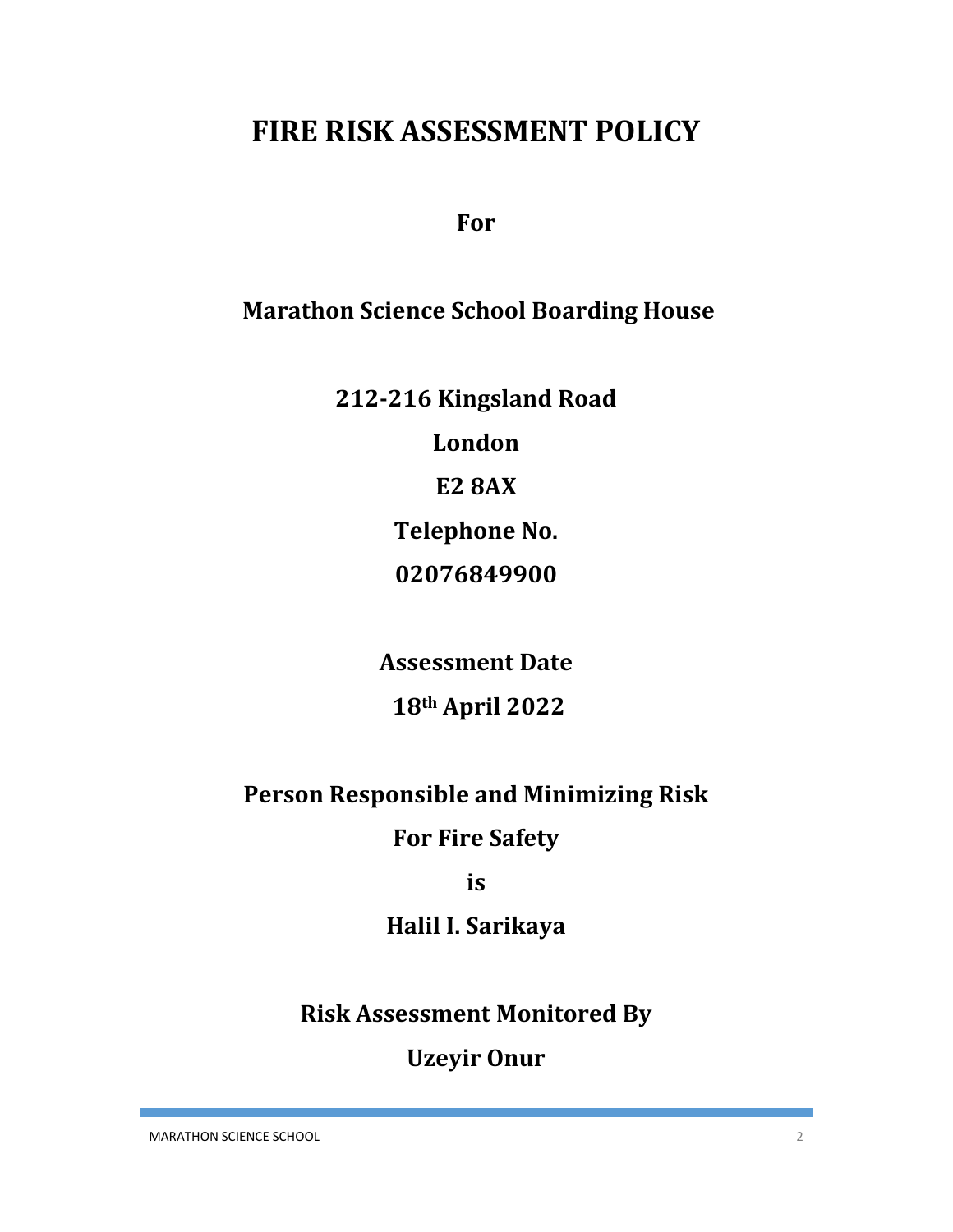#### **STATEMENT OF FIRE RISK ASSESSMENT**

#### **INTRODUCTION**

The purpose of this policy is to enable the Marathon Science School to meet its duty of care to pupils and staff (and others) by creating a culture of undertaking risk assessments to reduce the risks of all school business operations, as far as is reasonably practical. The aim is to protect the health, safety and wellbeing of pupils, staff, visitors and others affected by our operations. This policy and associated procedures provides a framework for staff to follow in the completion of risk assessments. The Management of Health and Safety at Work Regulations 1999 dictate that the school has an absolute duty to carry out risk assessments to ensure such obligations are met. The National Minimum Standards requirements demand that the school ensures the welfare of pupils is safeguarded and promoted by the drawing up and effective implementation of a written risk assessment policy; and that appropriate action is taken to reduce risks identified. Marathon Science School must take a proactive approach to managing risk, and thereby reduce the likelihood that pupils (and others) will be harmed through negligence and lack of foresight or proper planning.

#### **Risk assessment**

Risk assessment is a tool for conducting a formal examination of the harm or hazard to people, particularly in the school's case to staff and pupils that could result from a business activity or situation.

- A hazard is something with the potential to cause harm.
- A risk is an evaluation of the probability (or likelihood) of the hazard (harm) occurring.

• A risk assessment is the resulting assessment of the severity of the outcome (e.g. loss of life, destruction of property).

Risk control measures are the measures, actions and procedures that are put in place in order to minimise the consequences of unfettered risk

#### **Responsibilities of all staff**

All new members of staff are given an induction into the schools arrangements for risk assessments and health and safety. Specialist training is given to those whose work requires it. However, staff are responsible for taking reasonable care of their own safety, together with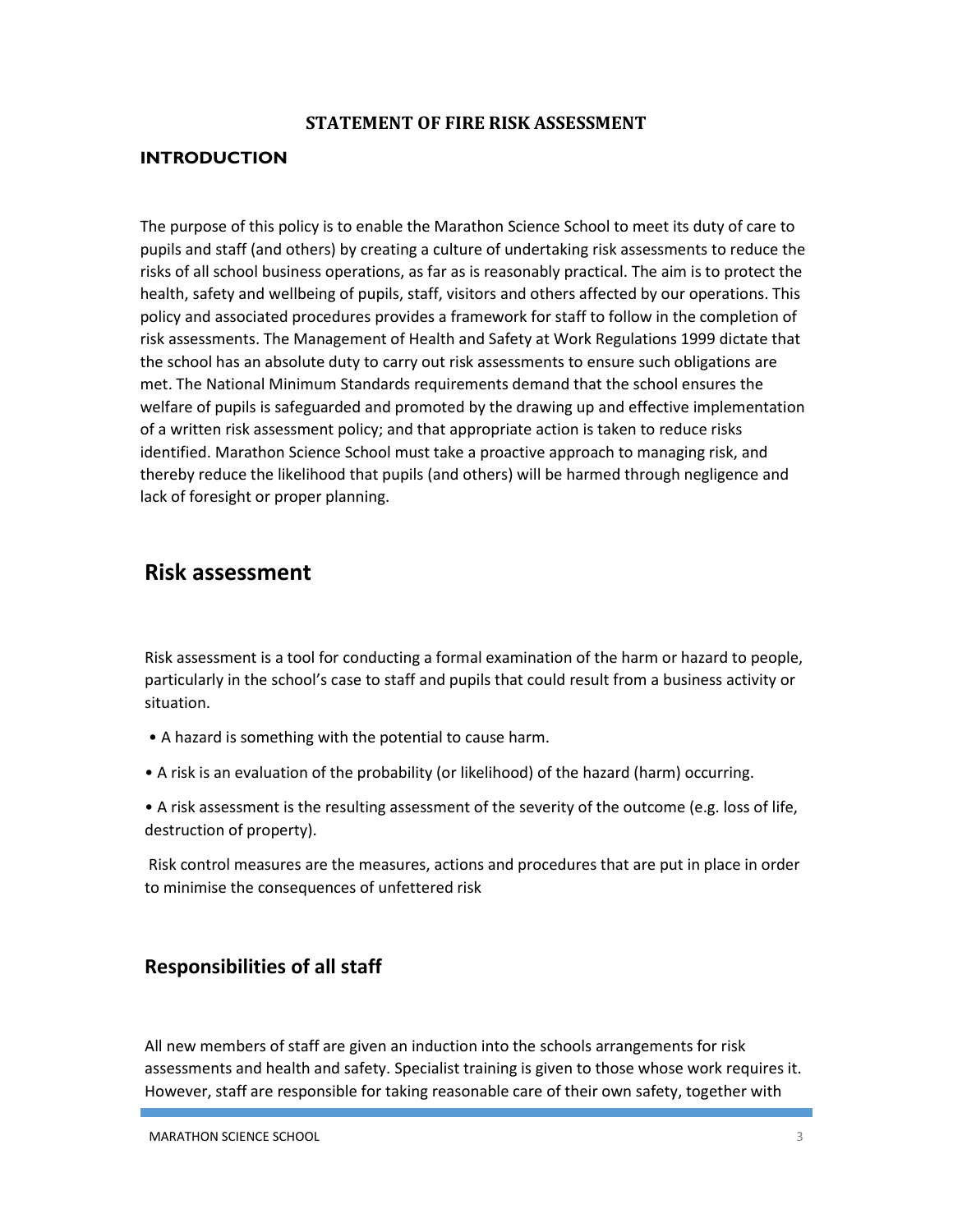that of pupils and visitors. They are responsible for cooperating with the health and safety policy and arrangements (including risk assessments) and members of the leadership team in order to enable the Governors to comply with their health and safety duties. Finally, all members of staff are responsible for reporting any risks/defects or concerns to their line manager.

#### **Specific Risk assessments:**

There are other specific risk assessments such as Safeguarding, trips, first aid, etc.

#### **Conducting a Risk Assessment**

The template is based on the HSE's Five Steps to risk assessment. A risk assessment should be carried out by anyone who is trained and competent to do so; someone who understands the circumstances, the potential harm and the deviations. To do a risk assessment, consider what, in the activities, might cause harm to people and decide whether you are doing enough to prevent that harm. Once you have decided that, you need to identify and prioritise putting in place, appropriate and sensible control measures. It's crucial that the risk assessment contents, particularly the control measures actually reflect activities and arrangements that are in place. If a control measure is identified as being required in the recorded risk assessment this must be implemented. Staff involved in the activities/operations should be consulted and involved with the risk assessment process and the results must be effectively communicated to staff and pupils.

The list below sets out the order to follow when planning to reduce risks you have identified. Consider the headings in the order shown, do not simply jump to the easiest control measure to implement.

1. Elimination - Redesign the job or substitute a substance so that the hazard is removed or eliminated.

- 2. Substitution Replace the material or process with a less hazardous one.
- 3. Engineering controls for example use work equipment or other measures to prevent falls

4. Administrative Controls - These are all about identifying and implementing the procedures you need to work safely

5. Personal protective clothes and equipment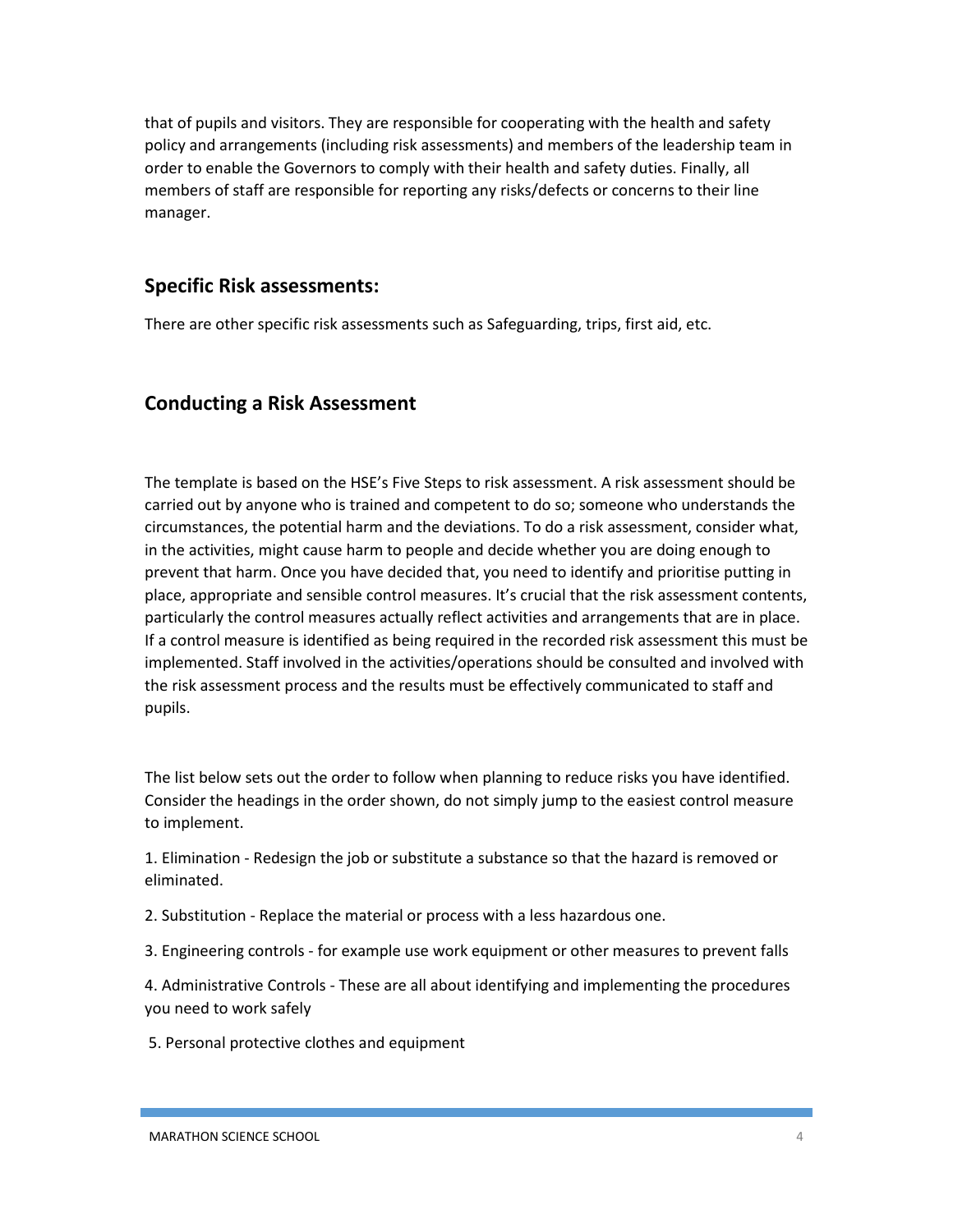#### **Review of Risk Assessments**

All risk assessments should be regularly reviewed:

- If there is significant change in the circumstances, e.g. new equipment/ways of working,
- After an accident or incident,

• If the original assessment is no longer valid, e.g. change in legislation or changes in technology/science,

• In all other cases regularly (annually)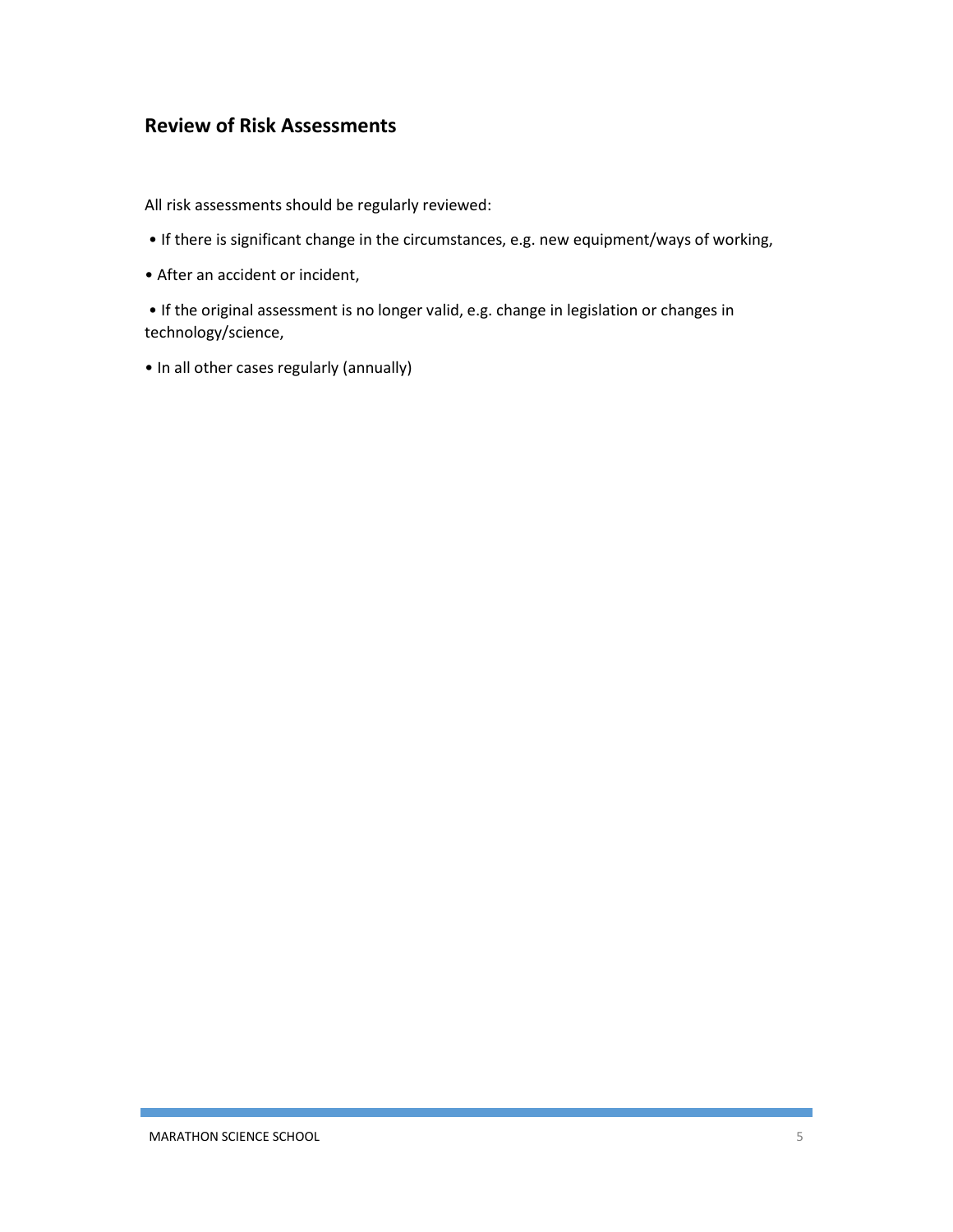| <b>RISK ASSESSMENT</b><br>Please read the guidelines prior to completing your Risk Assessment |               |                                      |                                     |                                                                                                                                    |                                         |
|-----------------------------------------------------------------------------------------------|---------------|--------------------------------------|-------------------------------------|------------------------------------------------------------------------------------------------------------------------------------|-----------------------------------------|
| <b>Building/Area/Activity being assessed:</b>                                                 |               |                                      |                                     | <b>Risk Assessment completed by:</b>                                                                                               |                                         |
|                                                                                               |               |                                      |                                     | <b>Job Title:</b>                                                                                                                  |                                         |
|                                                                                               |               |                                      |                                     | Date of assessment:<br>Date for review:                                                                                            |                                         |
| <b>TASK or ACTIVITY</b>                                                                       | <b>HAZARD</b> | <b>WHO MIGHT BE</b><br><b>HARMED</b> | <b>RISK LEVEL</b><br>(Low/Med/High) | <b>CONTROL MEASURES CURRENTLY IN PLACE OR</b><br><b>REQUIRED</b><br>(Add any other control measures/actions you feel are required) | <b>NEW RISK LEVEL</b><br>(Low/Med/High) |
|                                                                                               |               |                                      |                                     |                                                                                                                                    |                                         |
|                                                                                               |               |                                      |                                     |                                                                                                                                    |                                         |
|                                                                                               |               |                                      |                                     |                                                                                                                                    |                                         |
|                                                                                               |               |                                      |                                     |                                                                                                                                    |                                         |
|                                                                                               |               |                                      |                                     |                                                                                                                                    |                                         |
|                                                                                               |               |                                      |                                     |                                                                                                                                    |                                         |
|                                                                                               |               |                                      |                                     |                                                                                                                                    |                                         |
|                                                                                               |               |                                      |                                     |                                                                                                                                    |                                         |

**This fire risk assessment is made under the requirements of The Fire Precautions (Workplace) Regulations 1997 (as amended) and Management of Health and Safety at Work Regulations 1999.**

**The assessment reflects the fire precautions arrangements, occupancy and use of the premises at the time of audit which was on 18 April 2022**

#### **Relating to**

**Marathon Science School-Boarding House (212-216 Kingsland Road London E2 8AX)**

**The assessment should be available for inspection by any authorized person, and should be reviewed**

- **Following a change of work practice;**
- **Following a significant change of staff levels;**
- **Following any structural or material change;**
- **Following any change in Fire Precautions in the premises;**
- **Following a near miss or fire incident;**
- **Recommended at intervals not exceeding 12 months.**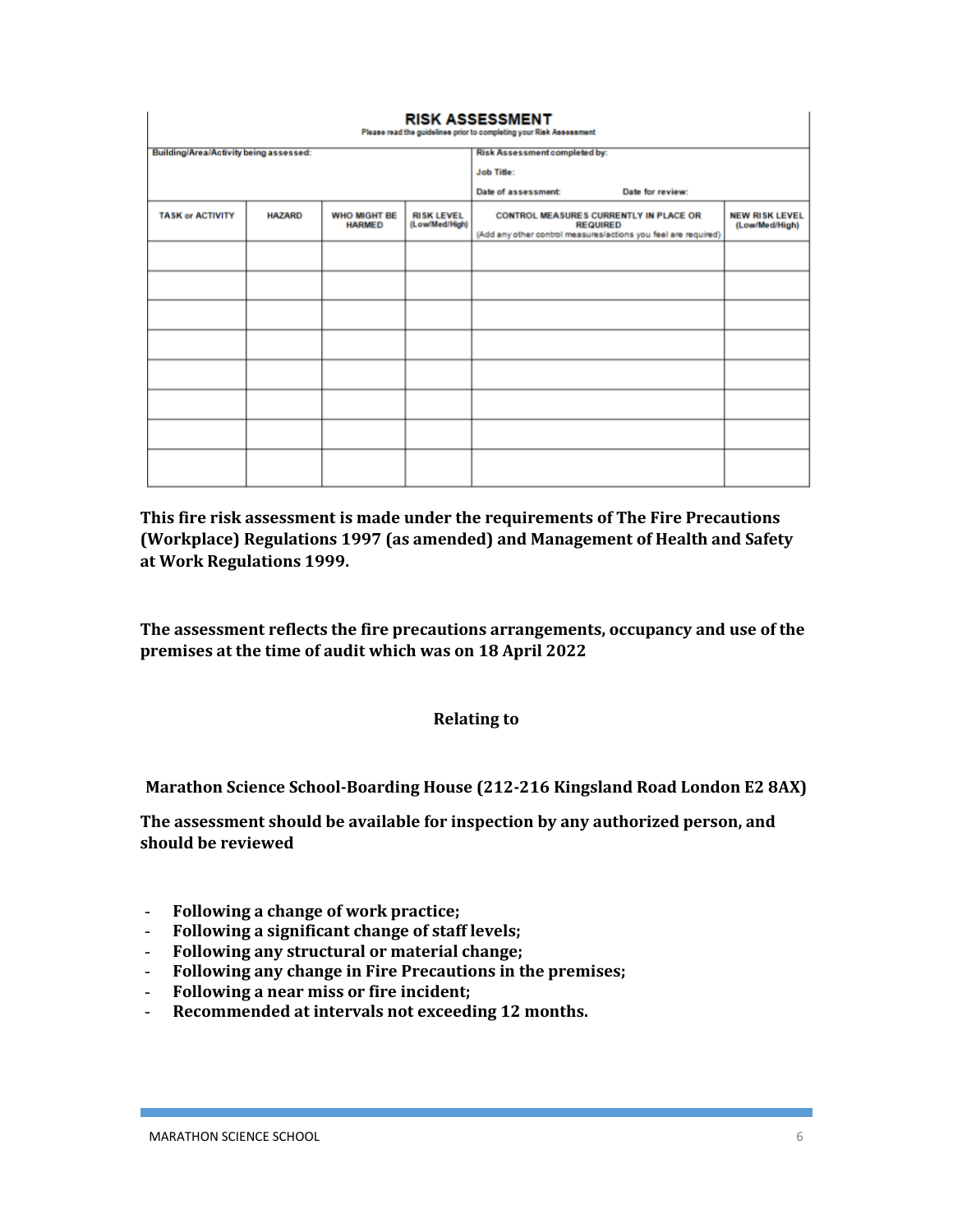- **The hazards and or risks identified (if any) in each section of this document increase the risk to life safety to occupants of the areas assessed, above the minimal acceptable level.**
- **The additional controls, recommendations and actions given in each section, and summary page, should be dealt with accordingly to bring the assessed areas up to the required standard to reduce the risk to a minimum acceptable level under the circumstances.**
- **This assessment does not absolve you from complying with any other statutory requirements that may or should be imposed on your premises.**
- **The Codes of Practice referred to after each page heading are not exhaustive and only provide as a main guide to information on the subject.**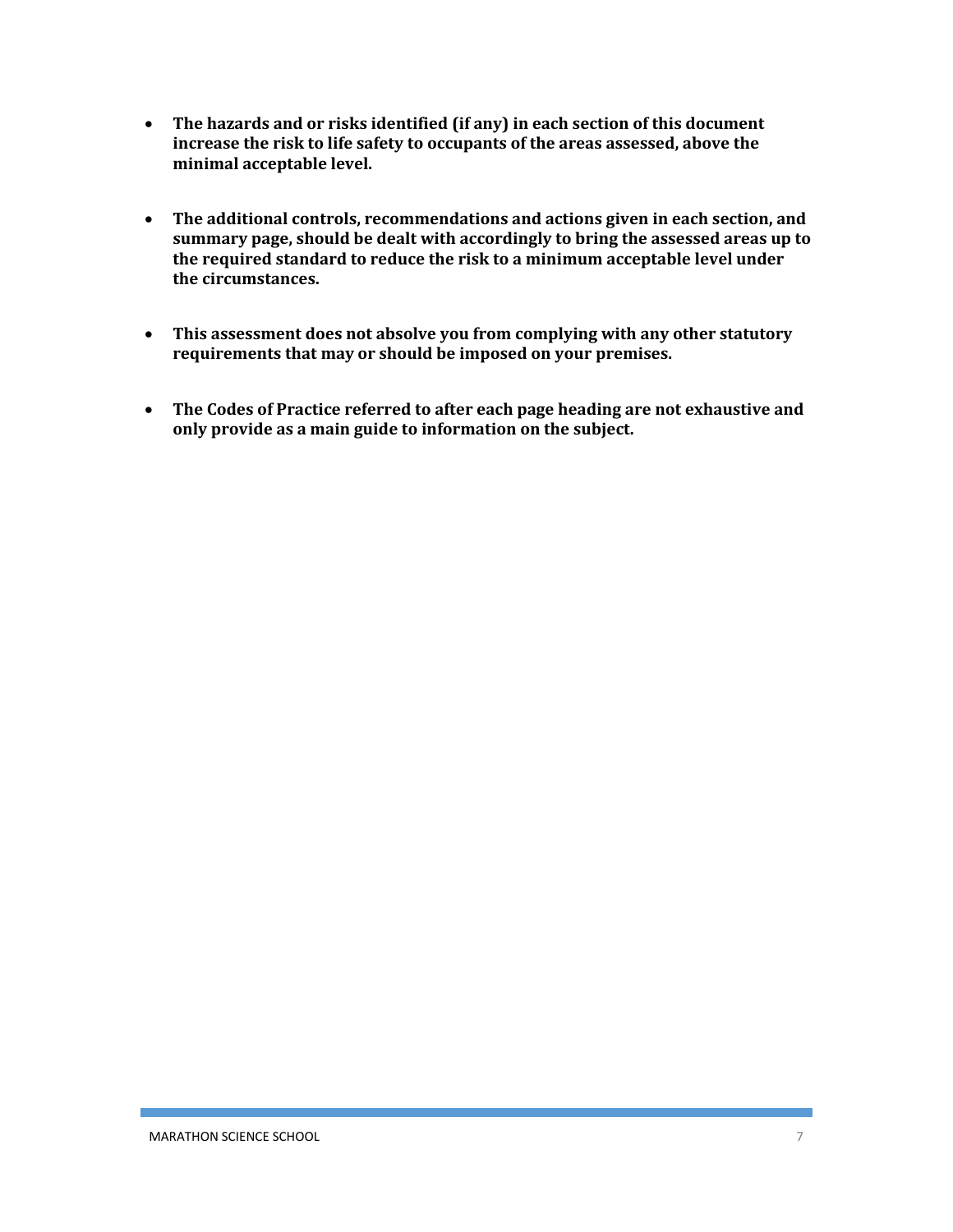## DESCRIPTION OF PROPERTY

Modern building of new construction consisting of basement, ground floor plus 6 upper floors. Building is used as a residential educational establishment.

#### **OCCUPIERS DETAILS**

| <b>Location of areas Assessed</b>                   | <b>Activity</b> | No. employed |
|-----------------------------------------------------|-----------------|--------------|
| All                                                 | Education       | 10           |
| Total number of persons employed in whole building; | 10              |              |

#### **USE OF PREMISES**

The premises are used as an education establishment/sleeping accommodation Reference should be made to H.M. Government "FIRE SAFETY-An employer's guide" H.M.S.O. Order No ISBN 011 3412290, for information, advise and to assist in compliance with the regulations. If you follow the guidance you will normally be doing enough to comply with the law.

## PORTABLE FIRE SAFETY EQUIPMENT

(British Standard 5306 part 3)

#### **The following PORTABLE FIRE EXTINGUISHERS are provided on site:**

Water/Carbon Dioxide/Powder

**Units serviced by** Kurt Fire Protection Ltd.

**Records up to date:** Yes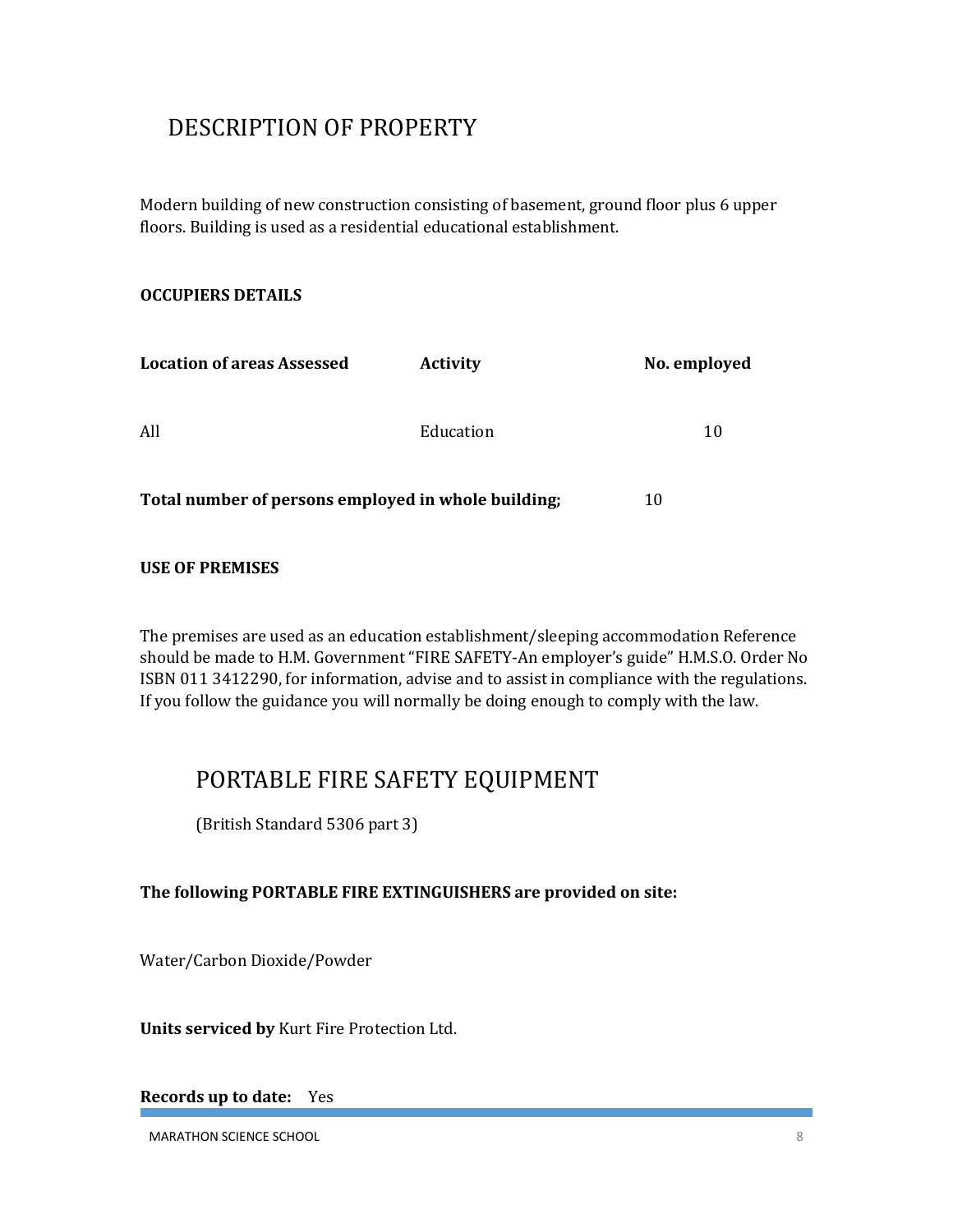#### **COMMENTS, RECOMMENDATIONS AND ADDITIONAL CONTROLS**

The means for fighting fire is considered adequate. One Carbon Dioxide and one Water extinguishers are provided on each level adjacent to the main staircase. Extinguishers are provided with suitable wall fixing brackets and provided with contents and suitability signage.

A Fire Blanket is provided within the ground floor kitchen area. Fire Extinguishers must be serviced once a year.

#### **DOES THIS PUT ANY PERSON AT RISK?**

The risk to persons is considered to be minimal in the circumstances.

## FIXED FIRE FIGHTING INSTALLATIONS

(British Standard 5306 part 0.1.2.4 and 5)

#### **The following FIXED FIRE FIGHTING INSTALLATION/S is/are provided on site:**

None required for this risk

**Systems serviced by** N/A

**Records up to date:** N/A

**Date of last service:** N/A

#### **COMMENTS, RECOMMENDATIONS AND ADDITIONAL CONTROLS**

None

#### **DOES THIS PUT ANY PERSON AT RISK?**

The risk to persons is considered to be minimal in the circumstances.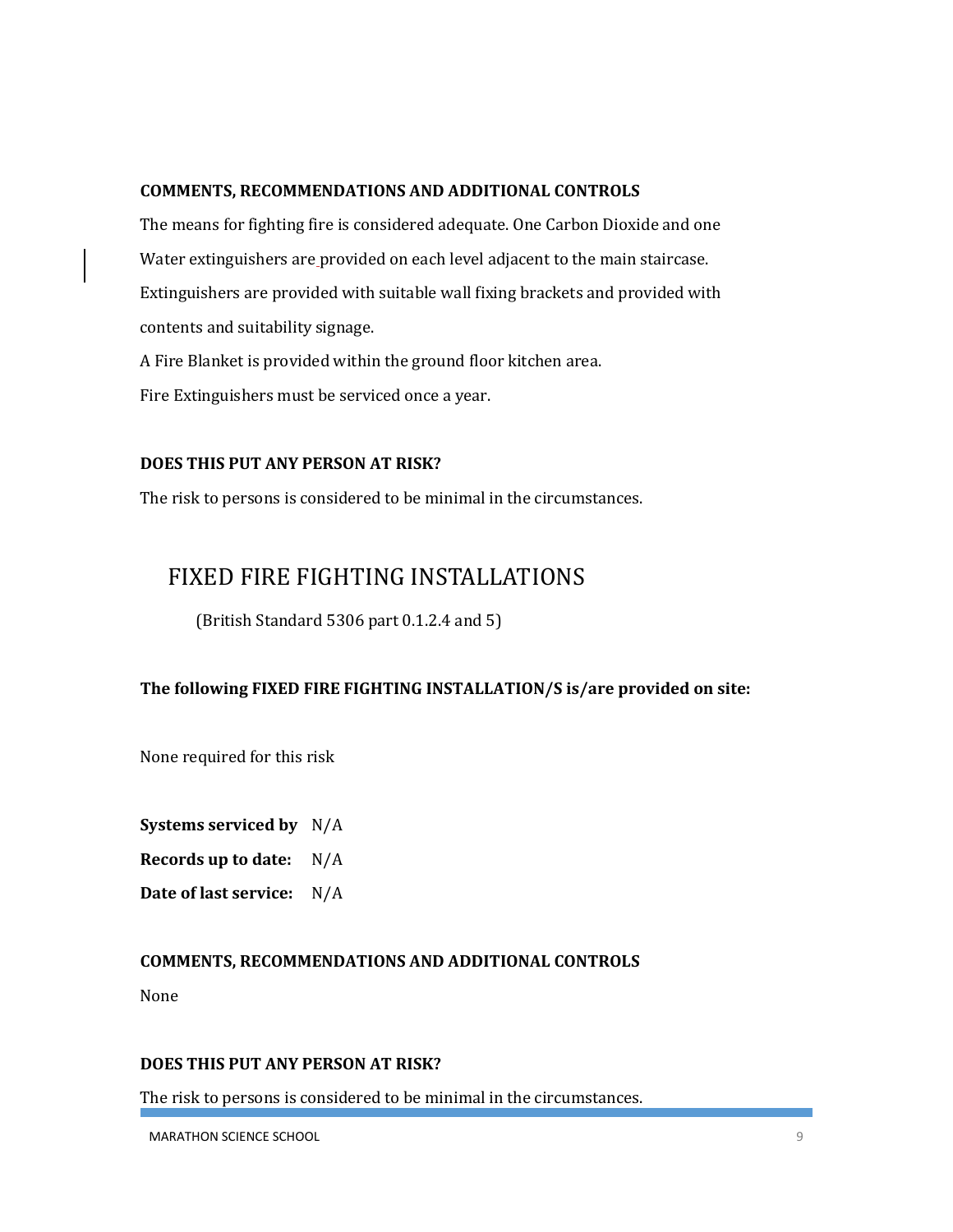## MEANS OF ESCAPE

(Building Regulations part B and British Standard 5588 part 0, 4, 5, 6, 7, 8 and 11)

**Main access to building via:** a main protected entrance lobby

**Alternative means of escape:** There are 8 final exit doors discharging at ground floor level for whole building. But Boarding House will use 3 of them. Each Floor has two escape routes.

**Alternative means of escape acceptable:** Yes

**Travel distances acceptable:** Yes

**Protection of escape routes' structural integrity satisfactory:** Yes

**External dispersal to place of safety:** Yes

#### **COMMENTS, RECOMMENDATIONS AND ADDITIONAL CONTROLS**

N/A

#### **DOES THIS PUT ANY PERSON AT RISK?**

The risk to persons is considered to be minimal in the circumstances.

MARATHON SCIENCE SCHOOL 2002 10 2003 10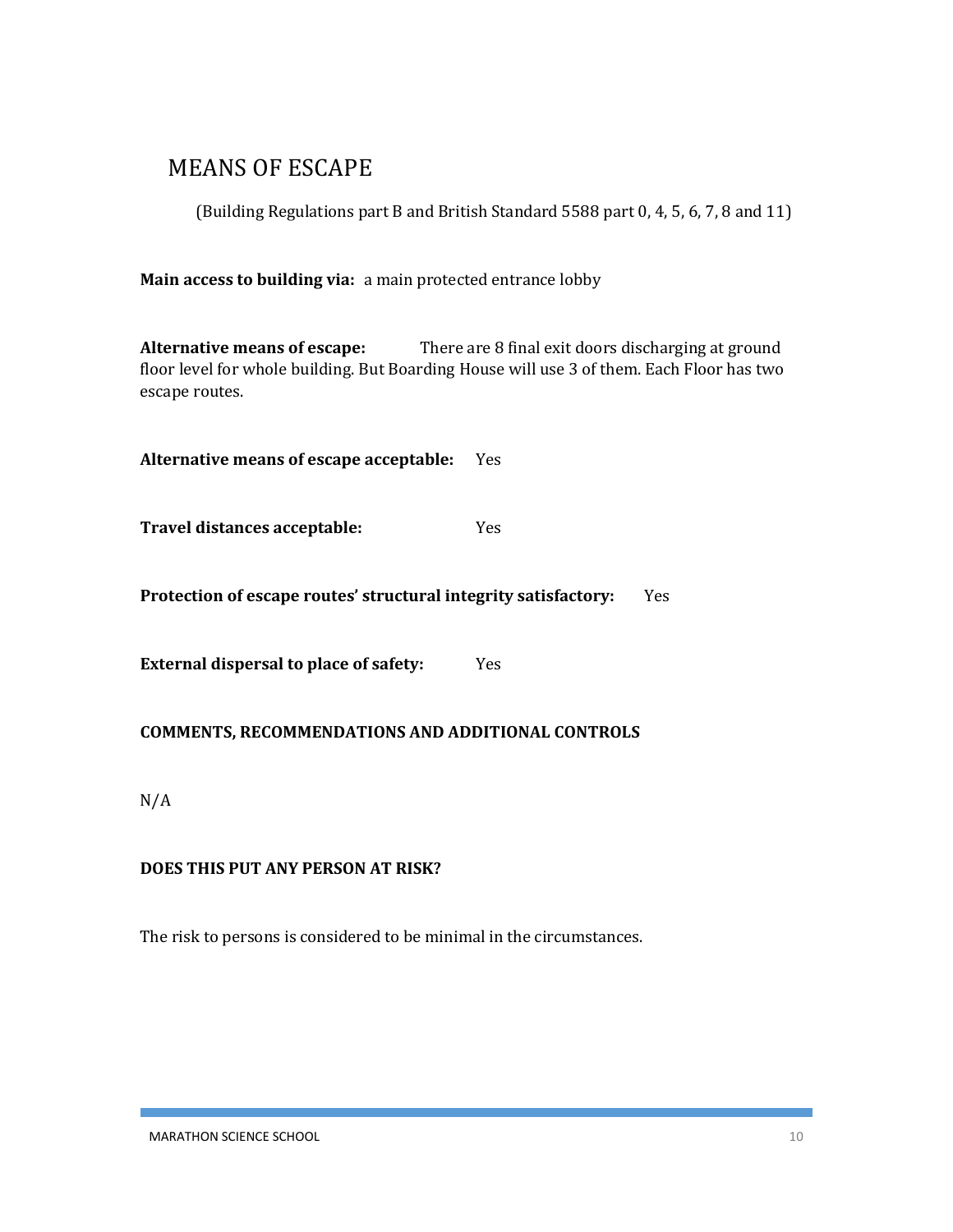## FIRE ALARM SYSTEMS

(British Standard 5839 part I and 3)

#### **Description of system:**

Fire/fault manual and automatic fire detection

**Automatic detection:** Automatic

**Maintained by:** Kurt Fire Protection Ltd.

**Serviced to comply with British Standard 5839 part 1**: Yes

**Tested to comply with British Standard 5839 part 1:** Yes

**Records up to date:** Yes

#### **COMMENTS, RECOMMENDATIONS AND ADDITIONAL CONTROLS**

Log Book was available at the time of the inspection with regard to the testing and maintenance of the system.

The regime of weekly testing had being carried on and incorporate testing the system by operating a different break glass actuation point sequentially week by week and the results entered in the log book to ensure persons are not at risk of the fire alarm being faulty. Service contract was available at the time of assessment indicating twice a year service provision.

#### **DOES THIS PUT ANY PERSON AT RISK?**

The risk to persons is considered to be minimal in the circumstances.

#### **PRIORITY** N/A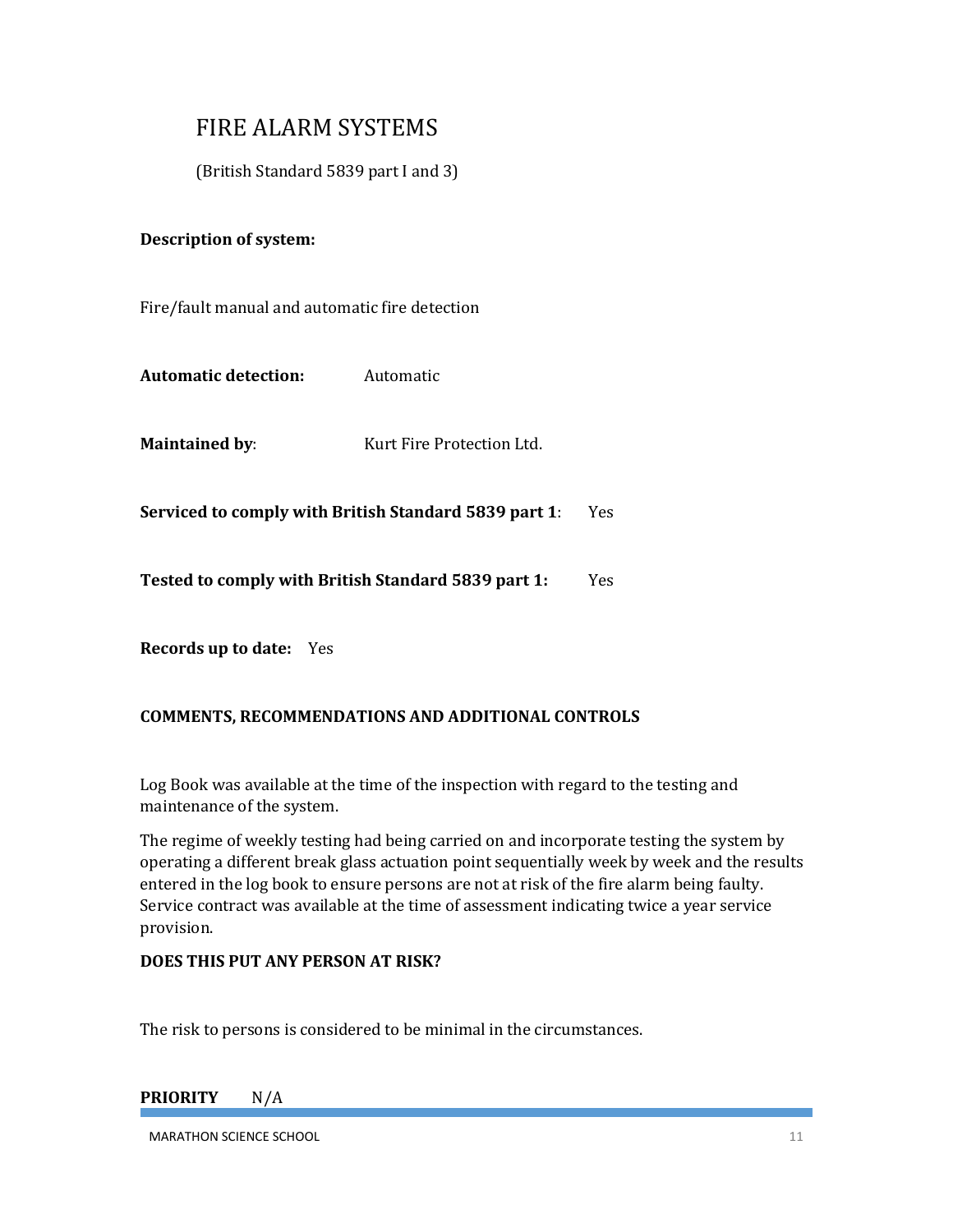## EMERGENCY LIGHTING

(British Standard 5266 part 1)

#### **Description:**

Standalone units/Integral to normal lighting

| <b>Maintained By:</b><br>Kurt Fire Protection Ltd. |
|----------------------------------------------------|
|----------------------------------------------------|

**Serviced to comply with British Standard 5266 part 1:** Yes

**Tested to comply with British Standard 5266 part 1:** Yes

**Date of last service:** 30/03/2022

| Records up to date: |  | Yes |
|---------------------|--|-----|
|                     |  |     |

#### **COMMENTS, RECOMMENDATIONS AND ADDITIONAL CONTROLS**

The risk to persons is considered to be minimal in the circumstances.

**PRIORITY** N/A

## **SIGNS AND NOTICES**

(The Health and Safety (Signs and Signals) Regulations 1996 and British Standard 5499 part 4— 2000)

Existing signs and notices provided comply with the Health and Safety (Signs and Signals) Regulations 1996 and British Standard 5499 part 4-2000.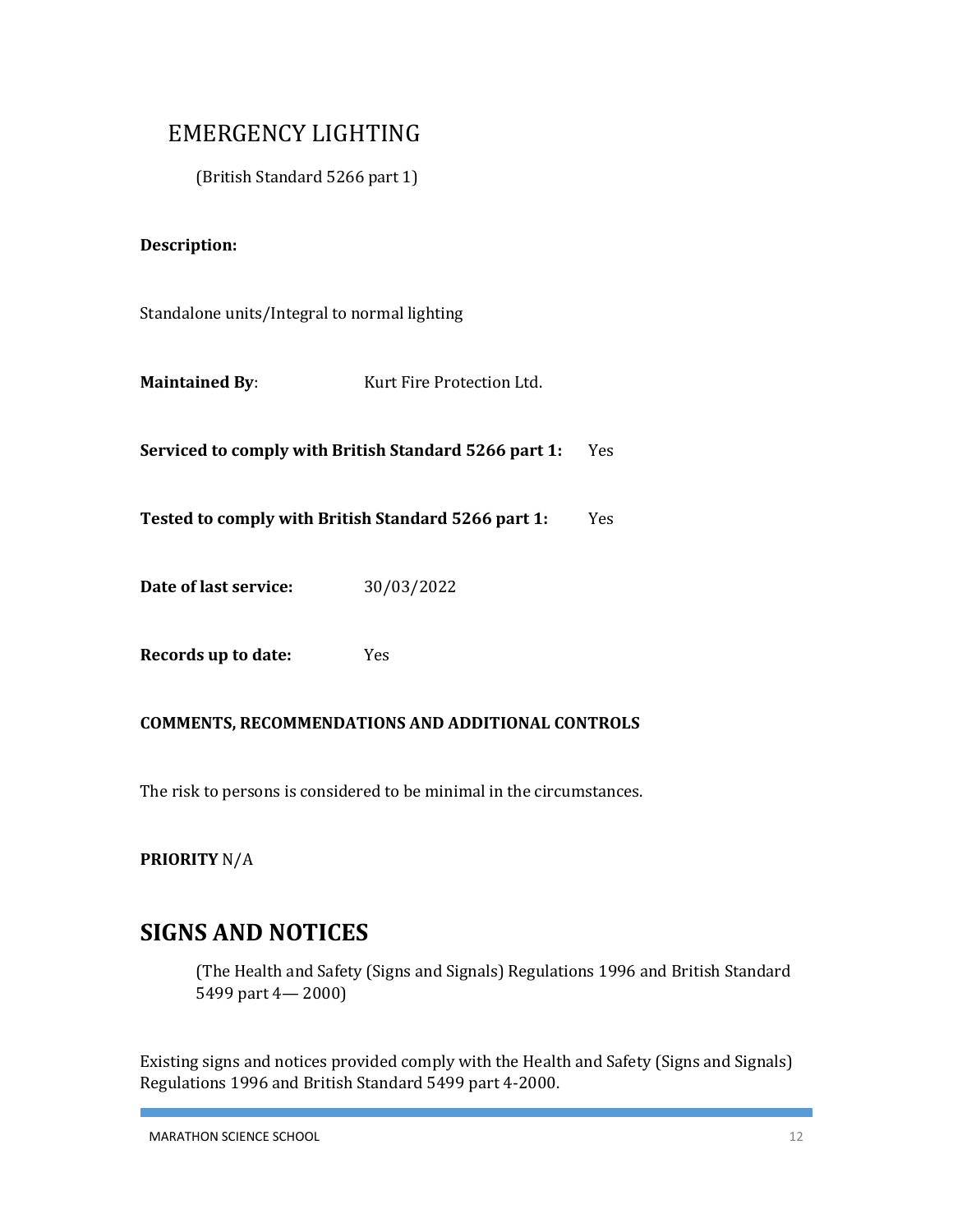#### **COMMENTS, RECOMMENDATIONS AND ADDITIONAL CONTROLS**

Each floor and individual rooms have instruction signs to follow in event of fire.

#### **DOES THIS PUT ANY PERSON AT RISK?**

The risk to persons is considered to be minimal in the circumstances.

#### **PRIORITY** 2

## **FIRE EMERGENCY PLAN**

(Management of Health and Safety at Work Regulations 1999) and The Fire Precautions (Workplace) Regulations 1997 as amended

The Fire Emergency Plan is known, and a written copy available to all staff and employees, and gives details of;

**Action on discovering a fire,**

**What to do if the fire alarm sounds,**

**Calling the Fire Brigade,**

**Evacuation of the workplace including those particularly at risk,**

**Power and process isolation,**

**Assembly points outside the building,**

**Liaison with Emergency Services,**

**Escape routes and fire exit use,**

**Firefighting equipment use,**

**Responsibilities and duties to assist in case of fire,**

**Training necessary to establish the Emergency Plan.**

**Is there an appropriate, established and workable Fire Emergency Plan:** Yes

**Have staff been made aware of the Fire Emergency Plan:** Yes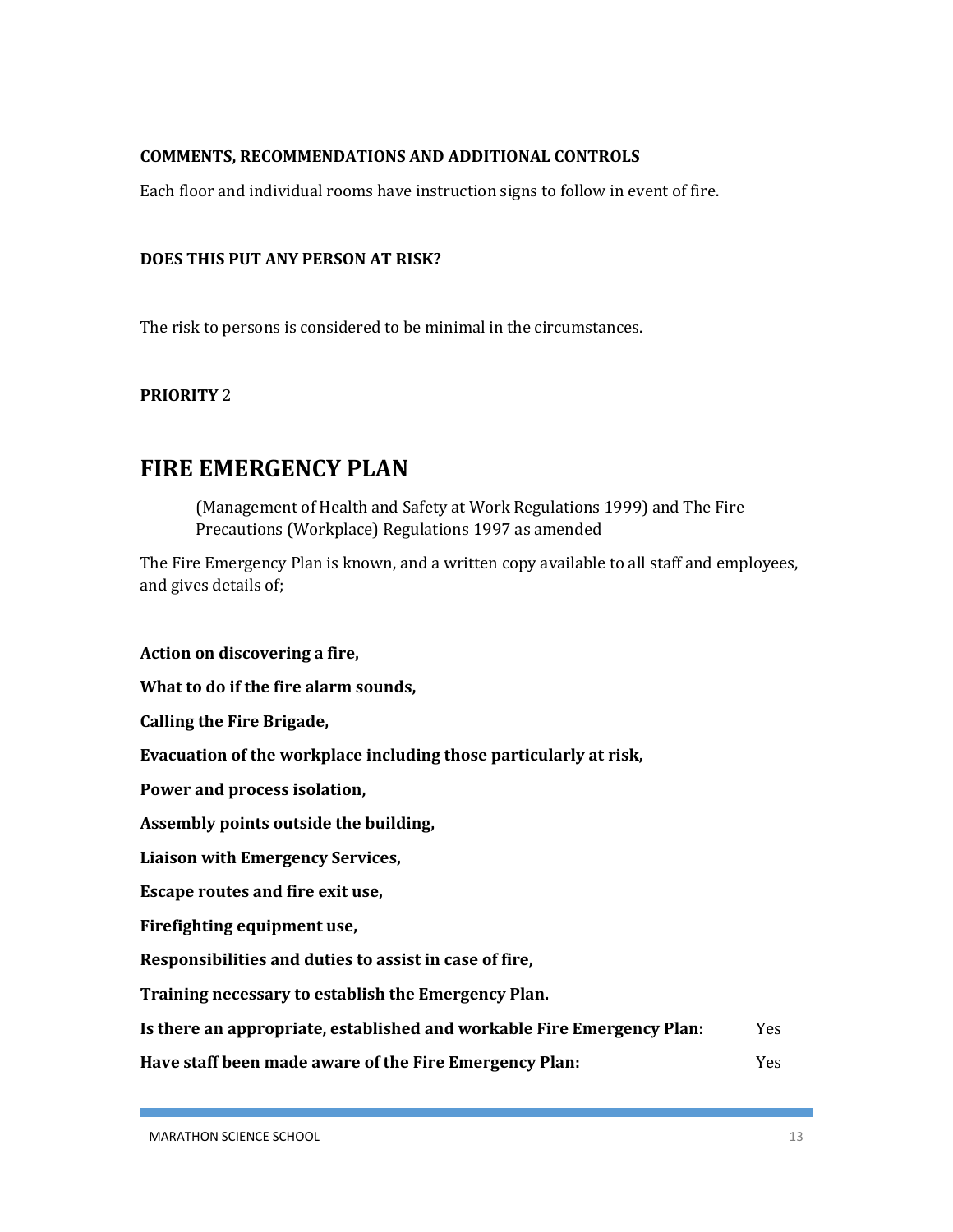#### **COMMENTS, RECOMMENDATIONS AND ADDITIONAL CONTROLS**

Duties of an INCIDENT CONTROL OFFICER: In the event of an emergency report to the Incident Control Point, usually the building entrance with an alternative should the primary Control Point be inaccessible. Ensure that the necessary emergency services are contacted. Collate all information received from Fire Wardens with regards to the location and nature of the emergency, if a fire, its location and spread, any missing persons and their last location, control the safety of any staff tackling a fire and on arrival of the emergency services pass all information to the senior officer responding.

Members of staff appointed to be responsible for evacuation/calling the fire service must receive instruction on their responsibilities and what action is required of them in an emergency. Such responsibilities is formulated in the fire instructions.

#### **DOES THIS PUT ANY PERSON AT RISK?**

The risk to persons is considered to be minimal in the circumstances.

PRIORITY 2

## **LOG BOOK**

(Management of Health and Safety at Work Regulation 1999, The

Fire Precautions Act 1971 and The Fire Precautions (Workplace) Regulations 1997 as amended)

A log book is available

#### **COMMENTS, RECOMMENDATIONS AND ADDITIONAL CONTROLS**

Weekly fire alarm tests are carried out and recorded in the log book. Emergency Lights are tested monthly and recorder in the log book.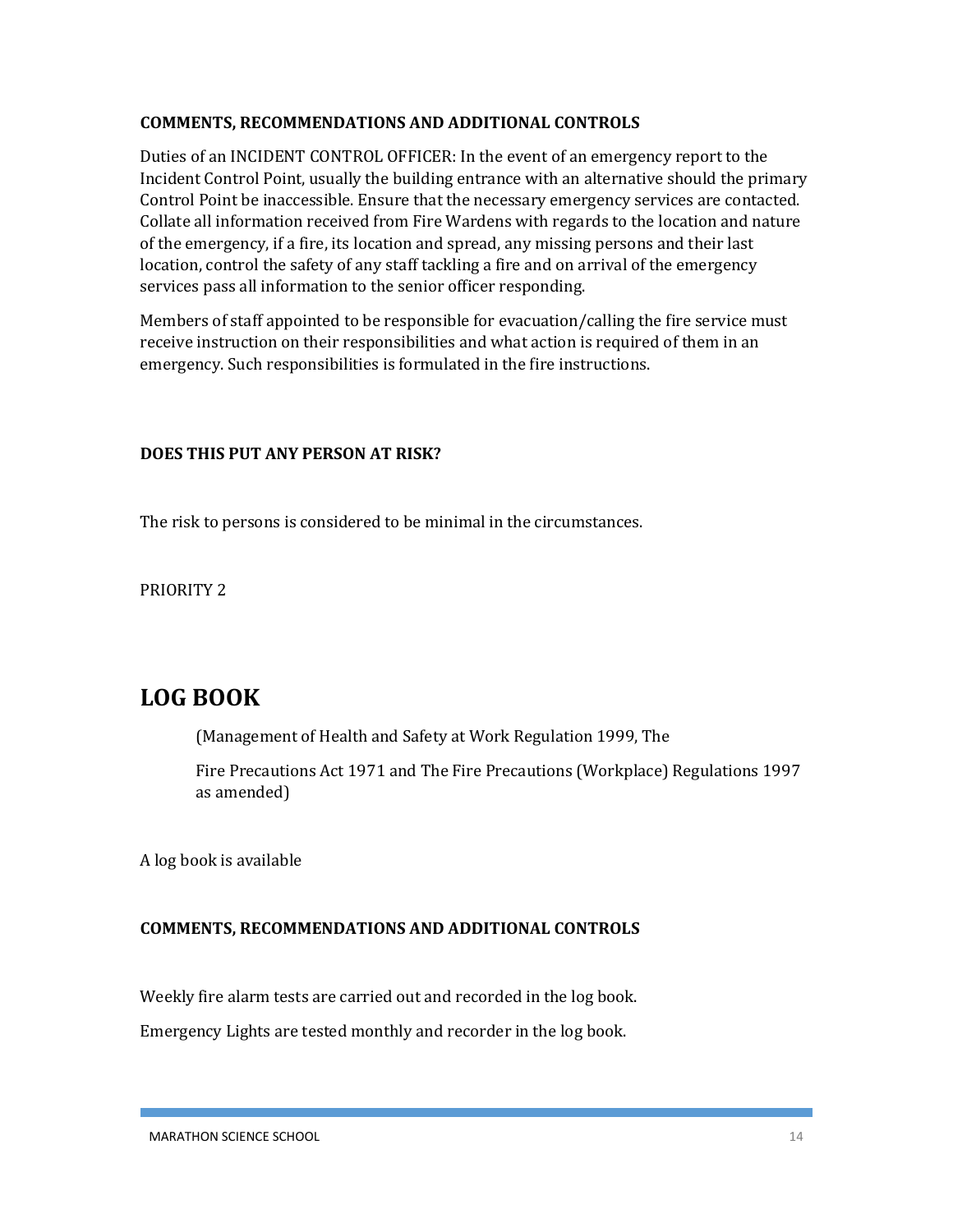#### **DOES THIS PUT ANY PERSON AT RISK?**

The risk to persons is considered to be minimal in the circumstances.

**PRIORITY** N/A

## **OCCUPANT FACTORS**

(Management of Health and Safety at Work Regulation 1999 and Disability Discrimination Act)

**Disabled persons employed:** No

**Disabled persons frequent premises:** No

#### **COMMENTS, RECOMMENDATIONS AND ADDITIONAL CONTROLS**

Details and advice regarding the requirements to provide assistance to persons with disabilities is contained within pages 66-72 of H.M. Government document, "FIRE SAFETY-An employer's guide".

#### **DOES THIS PUT ANY PERSON AT RISK?**

The risk to persons is considered to be minimal in the circumstances.

**PRIORITY** N/A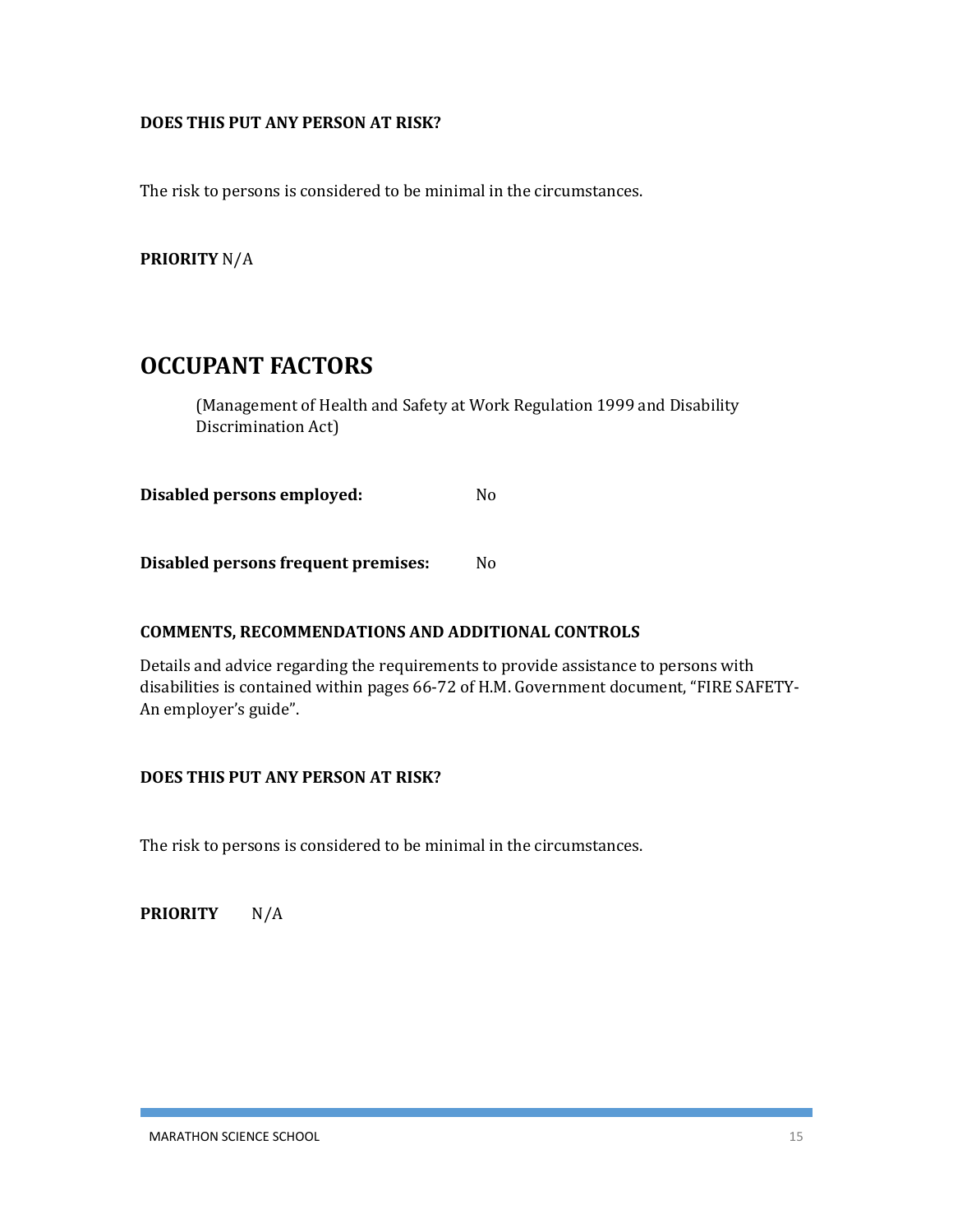## OTHER USE OF PREMISES

**Premises used out of hours:** Yes

Use: Religious Congregations,

**Does anyone other than Employees frequent the building:** Yes

**If so, who:** Visitors

**Management procedure satisfactory for these groups:** Yes

#### **COMMENTS, RECOMMENDATIONS AND ADDITIONAL CONTROLS**

The arrangements are considered satisfactory.

#### **DOES THIS PUT ANY PERSON AT RISK?**

The risk to persons is considered to be minimal in the circumstances.

**PRIORITY** N/A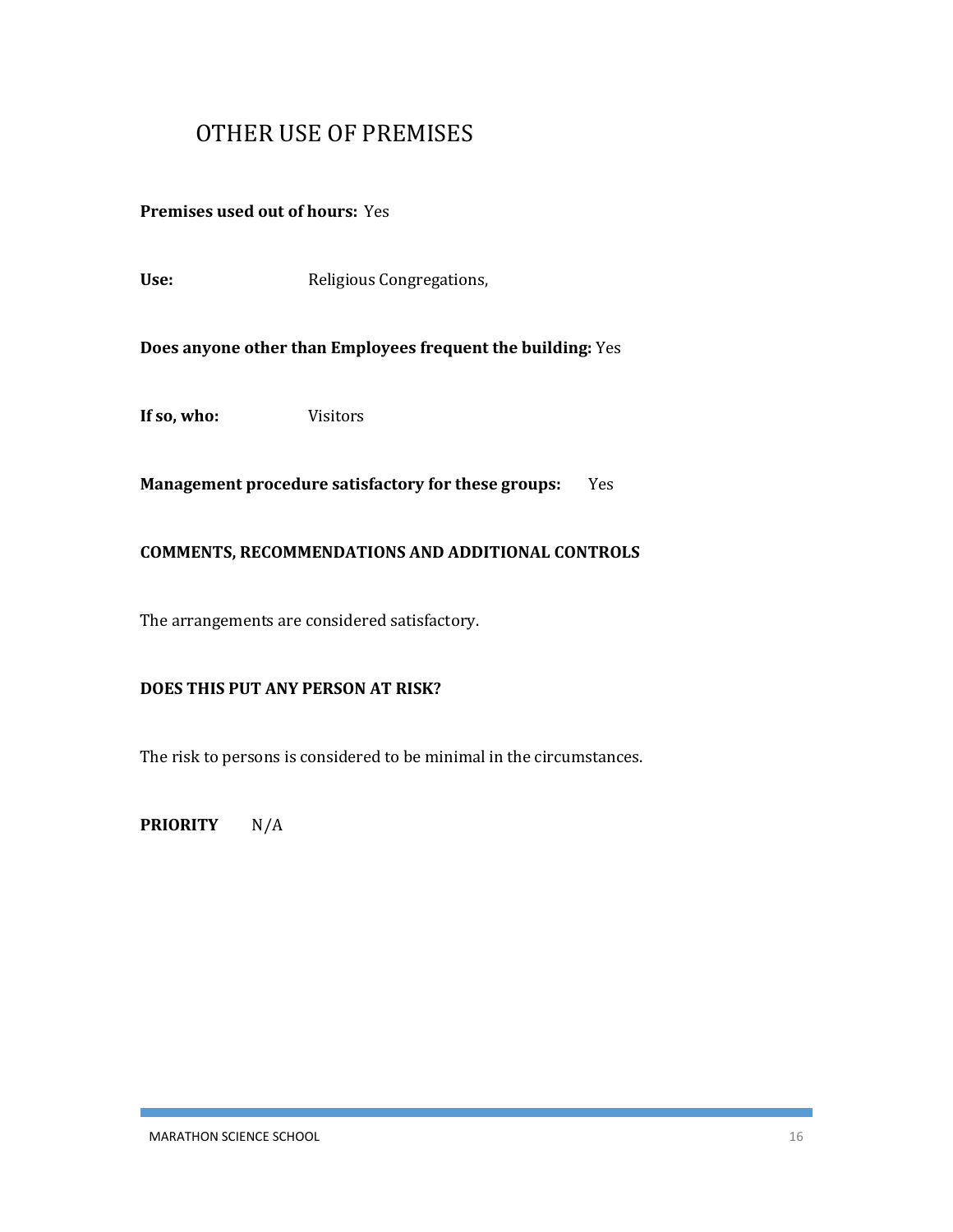## FIRE HAZARD WITHIN PREMISES

(Management of Health and Safety at Work Regulations 1999, British Standard 5588, Storage of Flammable Liquids and Liquefied Petroleum Gases Regulation 1972, The Petroleum Consolidation Act 1927 and The Institute of Electrical Engineers Regulations.)

| <b>Domestic hazard:</b>   | <b>Yes</b> | kitchen            |
|---------------------------|------------|--------------------|
| <b>Process hazard:</b>    | Yes -      | Normal for use     |
| <b>Storage hazard:</b>    | Yes        | Normal for use.    |
| <b>Smoking hazard:</b>    | No.        | Smoking prohibited |
| <b>Electrical hazard:</b> | <b>Yes</b> | Normal for use.    |

Domestic, process, storage and electrical risks are normal to the use of the building. Portable electrical appliance testing must be carried out on an annual basis. Electrical appliances should be switched off and unplugged, at the end of each day where possible.

**Description:** In general the workplace is categorised as normal risks as determined by the details and advice contained within pages 45-46 of H. M. Government document" FIRE SAFETY-An employer's guide".

Normal: Where any outbreak of fire is likely to remain confined or only spread slowly, allowing people to escape to a place of safety.

#### **COMMENTS, RECOMMENDATIONS AND ADDITIONAL CONTROLS**

Ensure that management supervision/contractual arrangements are in place to ensure fire safety is not compromised by the fire hazards/actions associated with everyday workplace activities:- Work Processes, Electrical equipment/wiring, Heating equipment, Machinery, Storage/use of flammable substances, Smoking arrangements, Cooking facilities.

Details and advice is contained within pages 26-37 of H.M. Government document "FIRE SAFETY-An employer's guide".

#### **DOES THIS PUT ANY PERSON AT RISK?**

The risk to persons is considered to be minimal in the circumstances.

#### **PRIORITY** 1

MARATHON SCIENCE SCHOOL 27 AND 2000 17 AND 2000 17 AND 2000 17 AND 2000 17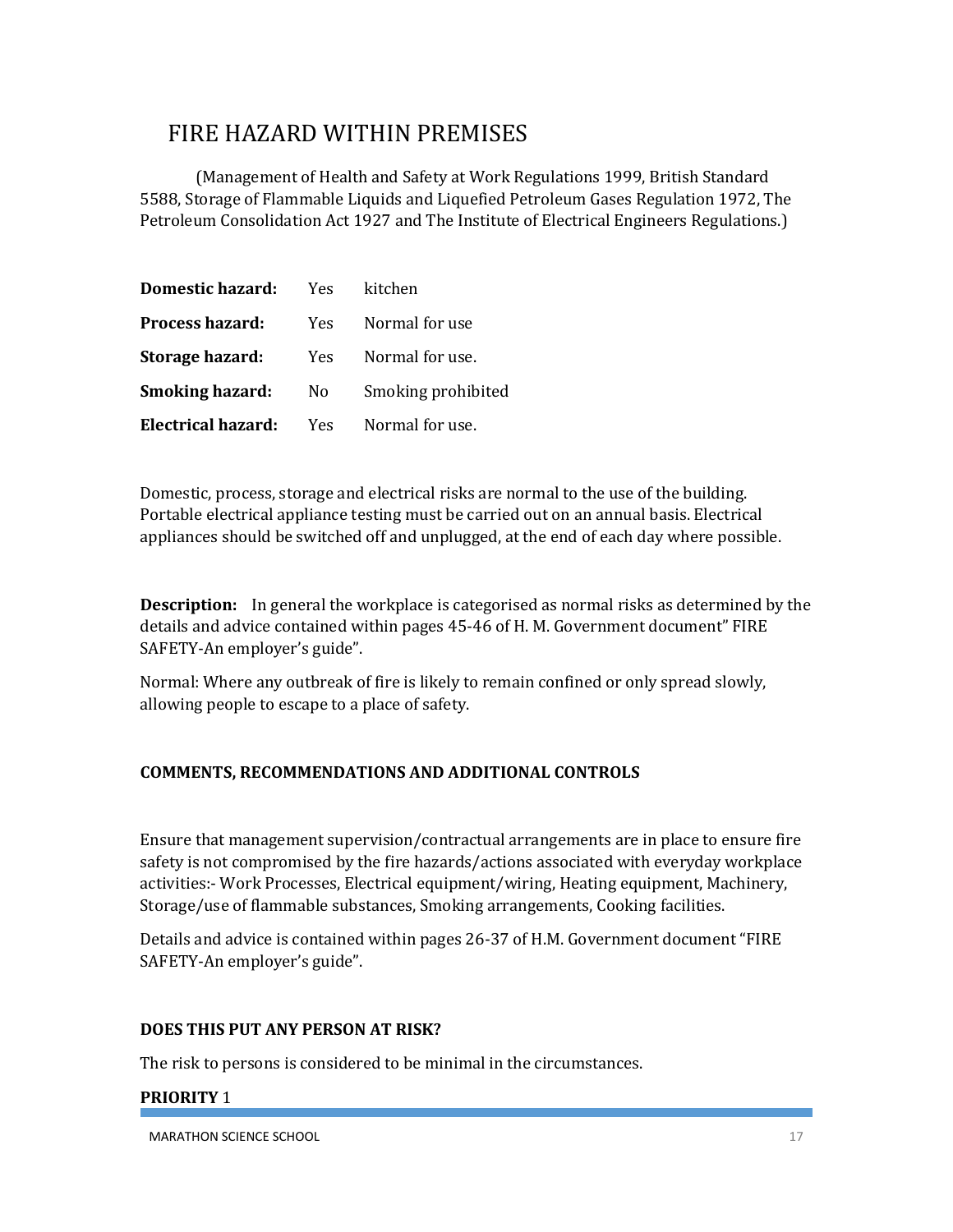## GENERAL HOUSEKEEPING

Housekeeping satisfactory: Yes

#### **COMMENTS, RECOMMENDATIONS AND ADDITIONAL CONTROLS**

All means of escape must be kept clear at all times to ensure persons are not impeded whilst escaping in the event of fire.

#### **DOES THIS PUT ANY PERSON AT RISK?**

The risk to persons is considered to be minimal in the circumstances.

**PRIORITY** N/A

## **PERSONS SPECIFICALLY AT RISK**

(Management of Health and Safety At Work Regulations 1999)

#### **ARE PERSONS SPECIFICALLY AT RISK - IF SO WHO**

None

#### **COMMENTS, RECOMMENDATIONS AND ADDITIONAL CONTROLS**

None

**PRIORITY** N/A

MARATHON SCIENCE SCHOOL 28 AND 200 18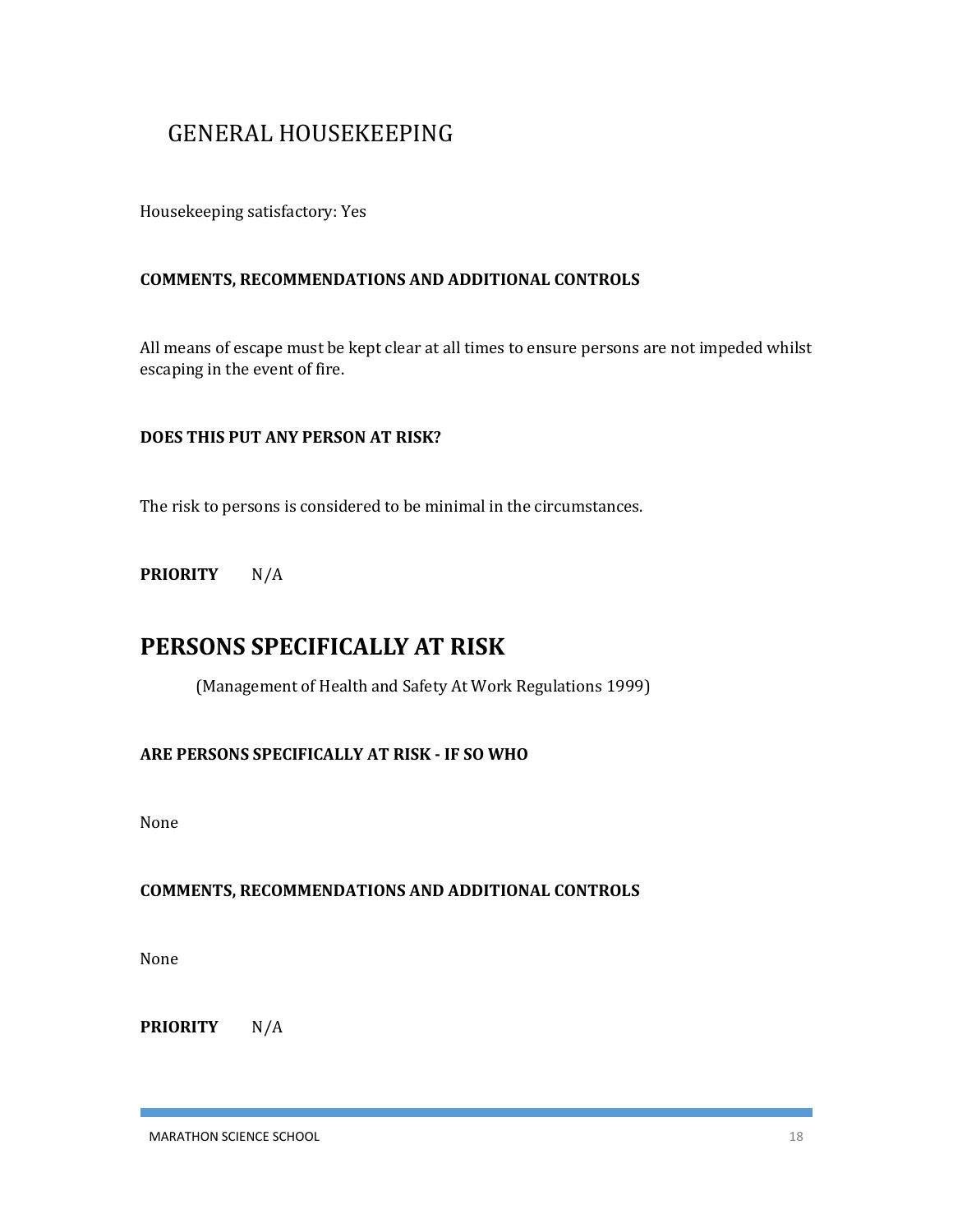## MANAGEMENT OF PREMISES

(Management of Health and Safety at Work Regulations 1999)

The person responsible fire safety at the time of assessment is Halil I. Sarikaya

#### **COMMENTS, RECOMMENDATIONS AND ADDITIONAL CONTROLS**

Management of fire safety within the workplace appeared to be adequate at the time of inspection. A competent person is nominated to ensure items identified within this fire risk assessment are implemented and maintained.

#### **DOES THIS PUT ANY PERSON AT RISK?**

The risk to persons is considered to be minimal in the circumstances.

#### **PRIORITY** 1

## **ARSON**

**Site Vulnerable:** Yes

**Specific Items/Areas:** External

**Description:** The premises is easily accessed from the public highway by Un-authorized persons.

#### **COMMENTS, RECOMMENDATIONS AND ADDITIONAL CONTROLS**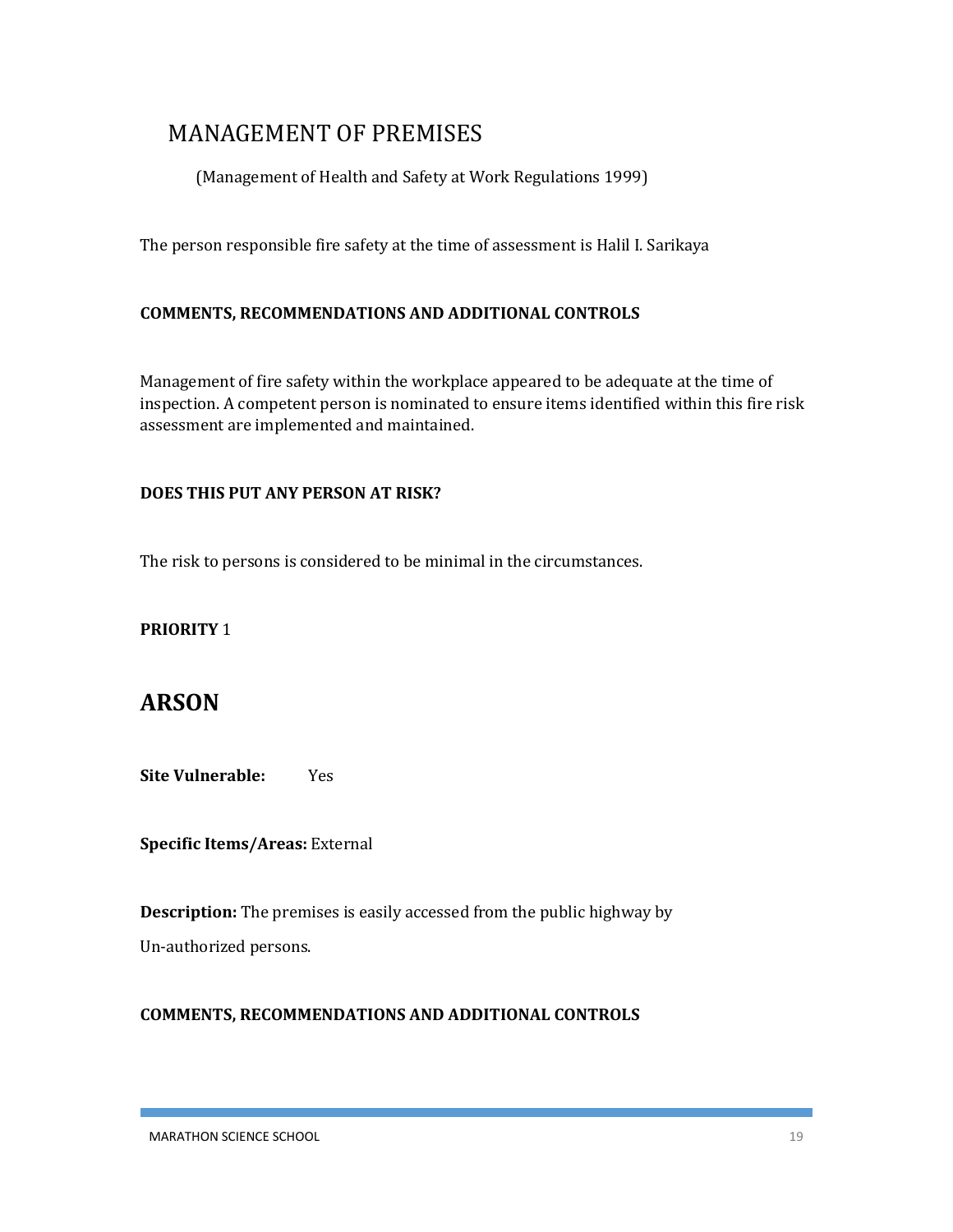The existing security arrangements are considered optimum in the circumstances and must be maintained.

#### **DOES THIS PUT ANY PERSON AT RISK?**

The risk to persons is considered to be minimal in the circumstances.

**PRIORITY** N/A

## **EXTERNAL ACCESS REAR ESCAPE ROUTES ETC.**

(Building Regulations 1991 part B, British Standard 5588)

**Access for Fire Brigade Vehicles:** On 2 sides

**Access by Foot**: On 4 sides

**Access for firefighting or means of escape clear and unobstructed;** Yes

#### **COMMENTS, RECOMMENDATIONS AND ADDITIONAL CONTROLS**

The Fire Service is required to comply with the statutory pre-determined attendance times, carry out familiarisation visits and be satisfied that there are adequate water supplies to ensure an efficient response to carry out fire and rescue operations.

Access for Fire/emergency vehicles must be kept clear (access requirements are detailed in the Building Regulations) and persons escaping the premises to report to the assembly area must not have to cross the path of approaching vehicles.

#### **DOES THIS PUT ANY PERSON AT RISK?**

The risk to persons is considered to be minimal in the circumstances.

**PRIORITY** N/A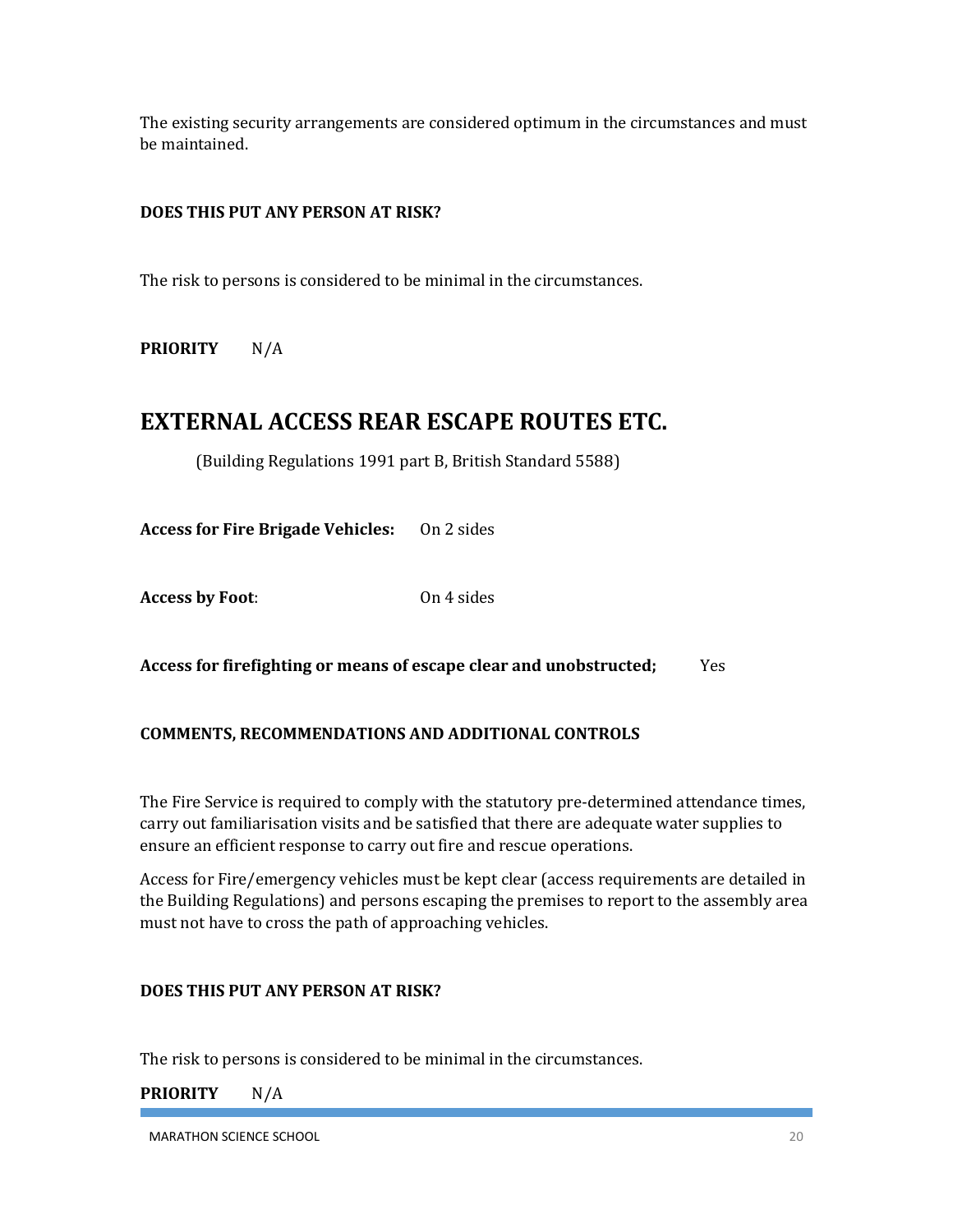## HAZARDS AND MEASURES TAKEN

#### **Ground Floor**

#### Kitchen

| Hazards:                | i.                 | Gas leak                                                                                                                                         |
|-------------------------|--------------------|--------------------------------------------------------------------------------------------------------------------------------------------------|
|                         | ii.                | Risk of oil being on fire                                                                                                                        |
| Measures taken:         | i.                 | <b>Fire Blankets</b>                                                                                                                             |
|                         | ii.<br>iii.<br>iv. | Fire Extinguisher, CO2, Wet Chemical<br>Gas leak control, keep a log book<br>Interlocking system to cut gas when leaks                           |
| <b>Final Fire Exits</b> |                    |                                                                                                                                                  |
| Hazards:                | i.                 | Doors maybe blocked on the inside with storage                                                                                                   |
|                         | ii.                | Doors maybe blocked on the outside with dustbin<br>bags                                                                                          |
|                         | iii.               | The door's fire exit locks may not be functioning<br>properly                                                                                    |
| Measure taken:          | i.                 | To monitor inside of the fire exit doors to make sure<br>it is kept clear at ALL times                                                           |
|                         | ii.<br>iii.        | To monitor outside of the fire exit doors to make it is<br>kept clear at ALL times<br>To monitor the door locks regularly and keep a log<br>book |
|                         |                    |                                                                                                                                                  |

#### **Third Floor**

#### **Corridor**

Hazard: i. Corridor doors to be kept closed at ALL times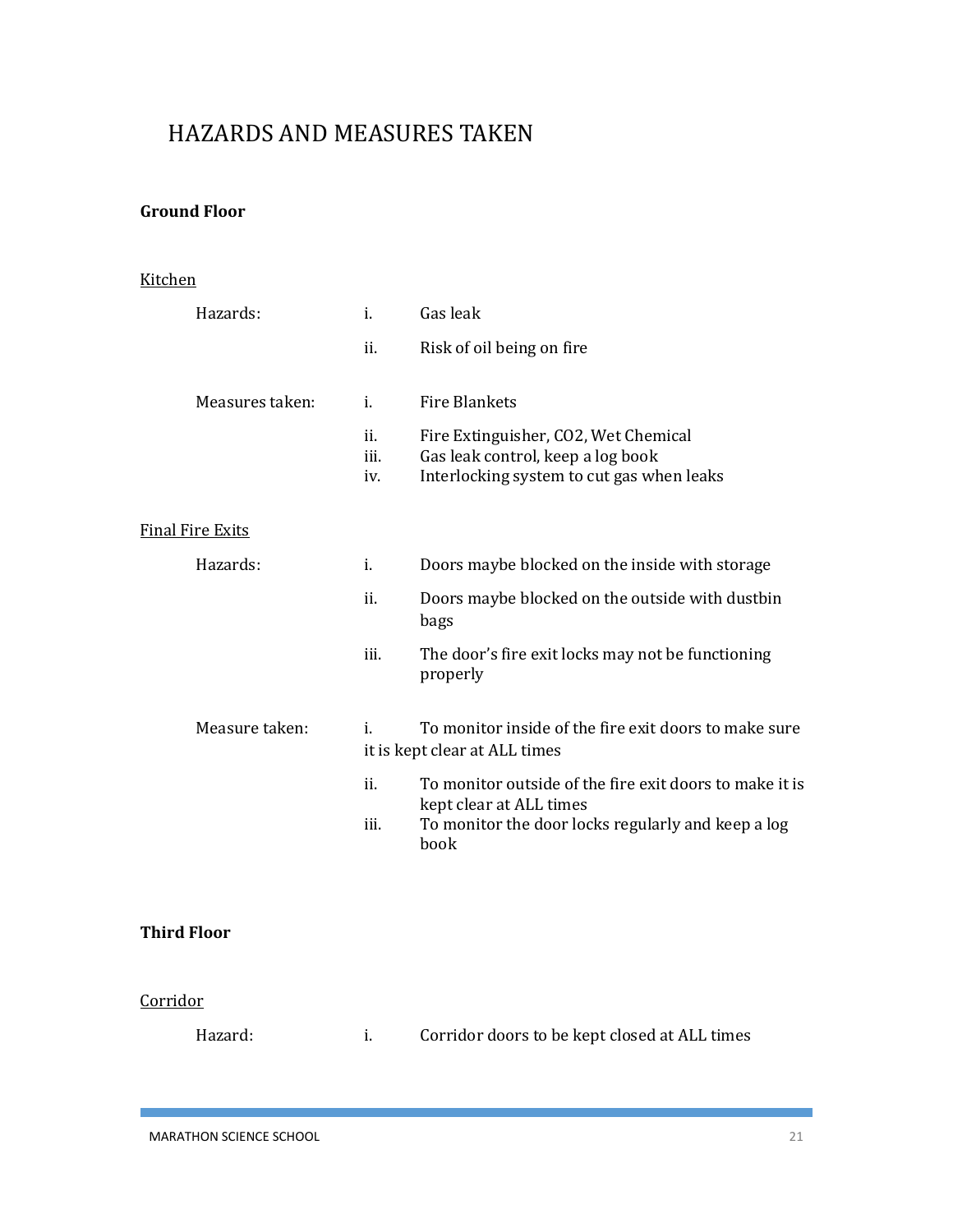| Measures taken:               | i.             | Monitor the doors                                                        |
|-------------------------------|----------------|--------------------------------------------------------------------------|
|                               | ii.            | Door Guards may be used to keep doors open for a<br>short period of time |
| <b>Library Room</b>           |                |                                                                          |
| Hazard:                       | i.             | Risk of Fire due to many books in.                                       |
| Measures taken:               | i.             | Not use any risky equipment in the room,                                 |
|                               | ii.            | Fire Extinguisher, CO2 or Water                                          |
| <b>Staff Kitchen</b>          |                |                                                                          |
| Hazard:                       | $\mathbf{i}$ . | Risk of Fire due electric hob.                                           |
| Measures taken:               | i.             | Staff only,                                                              |
|                               | ii.<br>iii.    | Fire Extinguisher, CO2<br>Suitable fire detection system is in place.    |
| Fire Exit (through classroom) |                |                                                                          |
| Hazard:                       | i.             | Long Exit through the classroom                                          |
|                               | ii.            | Route may blocked during class time                                      |
| Measures taken:               | i.             | Keep route clear at ALL times.                                           |
|                               | ii.            | Good management by responsible staff                                     |
| Lobby outside the Flat doors  |                |                                                                          |
| Hazard:                       | i.             | Used as storage area                                                     |
| Measures taken:               | i.             | Must NOT be used as storage area and kept clear at                       |
|                               |                | ALL times                                                                |
|                               | ii.            | Monitor the area and keep a log book                                     |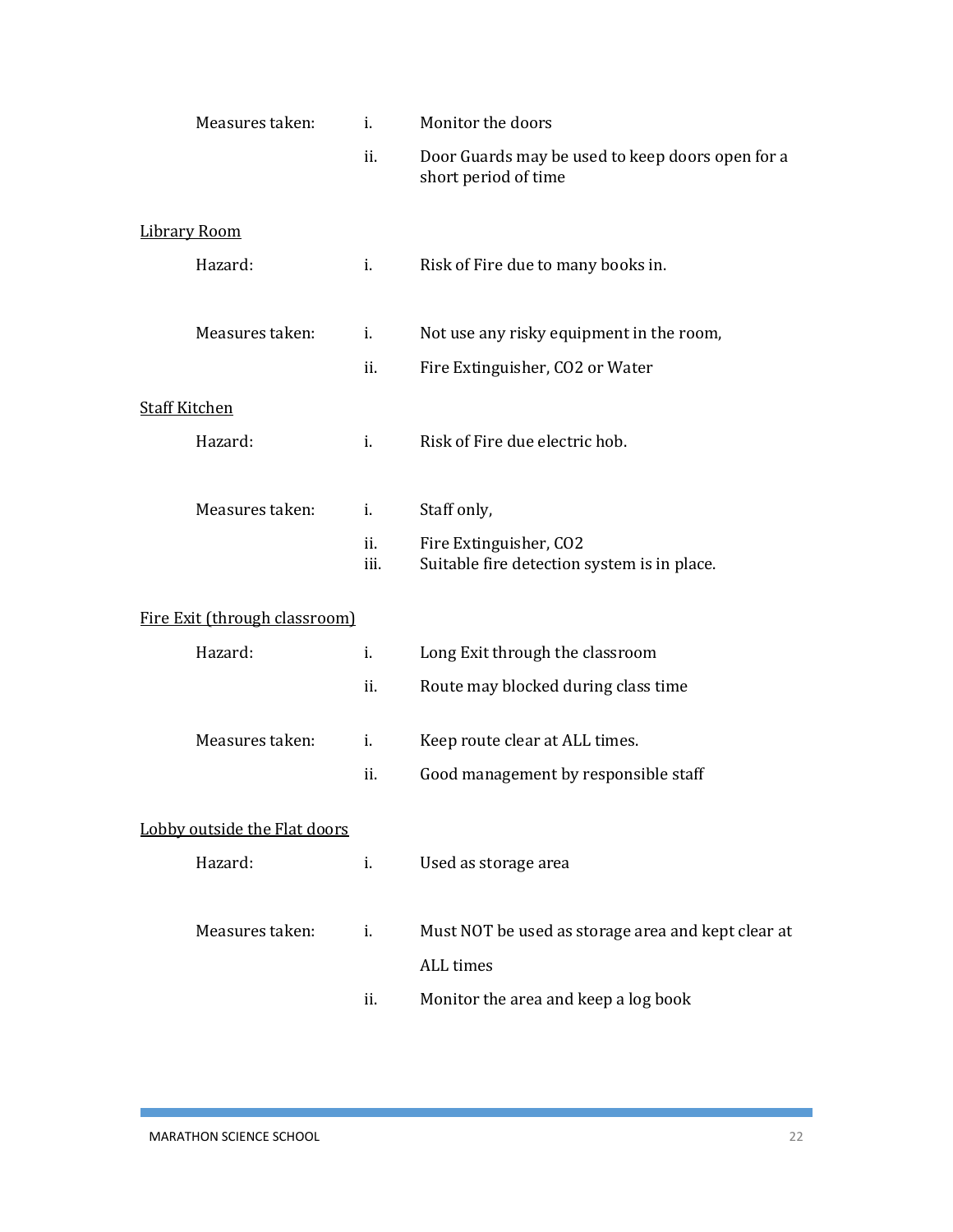#### Lobby outside the lift (Flat's lift)

| Hazard:         | ĺ.  | Buggies are sometimes kept outside the lift area   |
|-----------------|-----|----------------------------------------------------|
| Measures taken: | i.  | Must NOT be used as storage area and kept clear at |
|                 |     | ALL times                                          |
|                 | ĺÌ. | Monitor the area and keep a log book               |

#### **Fourth Floor**

#### **Corridor**

| Hazard:                           | i.   | Corridor doors to be kept closed at ALL times                            |
|-----------------------------------|------|--------------------------------------------------------------------------|
| Measures taken:                   | i.   | Monitor the doors                                                        |
|                                   | ii.  | Door Guards may be used to keep doors open for a<br>short period of time |
| Fire Exit (through changing area) |      |                                                                          |
| Hazard:                           | i.   | Long Exit through the changing area                                      |
|                                   | ii.  | Route may blocked with bags or clothing                                  |
| Measures taken:                   | i.   | Keep route clear at ALL times.                                           |
|                                   | ii.  | Monitor the area and keep a log book                                     |
|                                   | iii. | Good management by responsible staff                                     |
| Lobby outside the Flat doors      |      |                                                                          |
| Hazard:                           | i.   | Used as storage area                                                     |
| Measures taken:                   | i.   | Must NOT be used as storage area and kept clear at<br><b>ALL</b> times   |
|                                   | ii.  | Monitor the area and keep a log book                                     |
|                                   |      |                                                                          |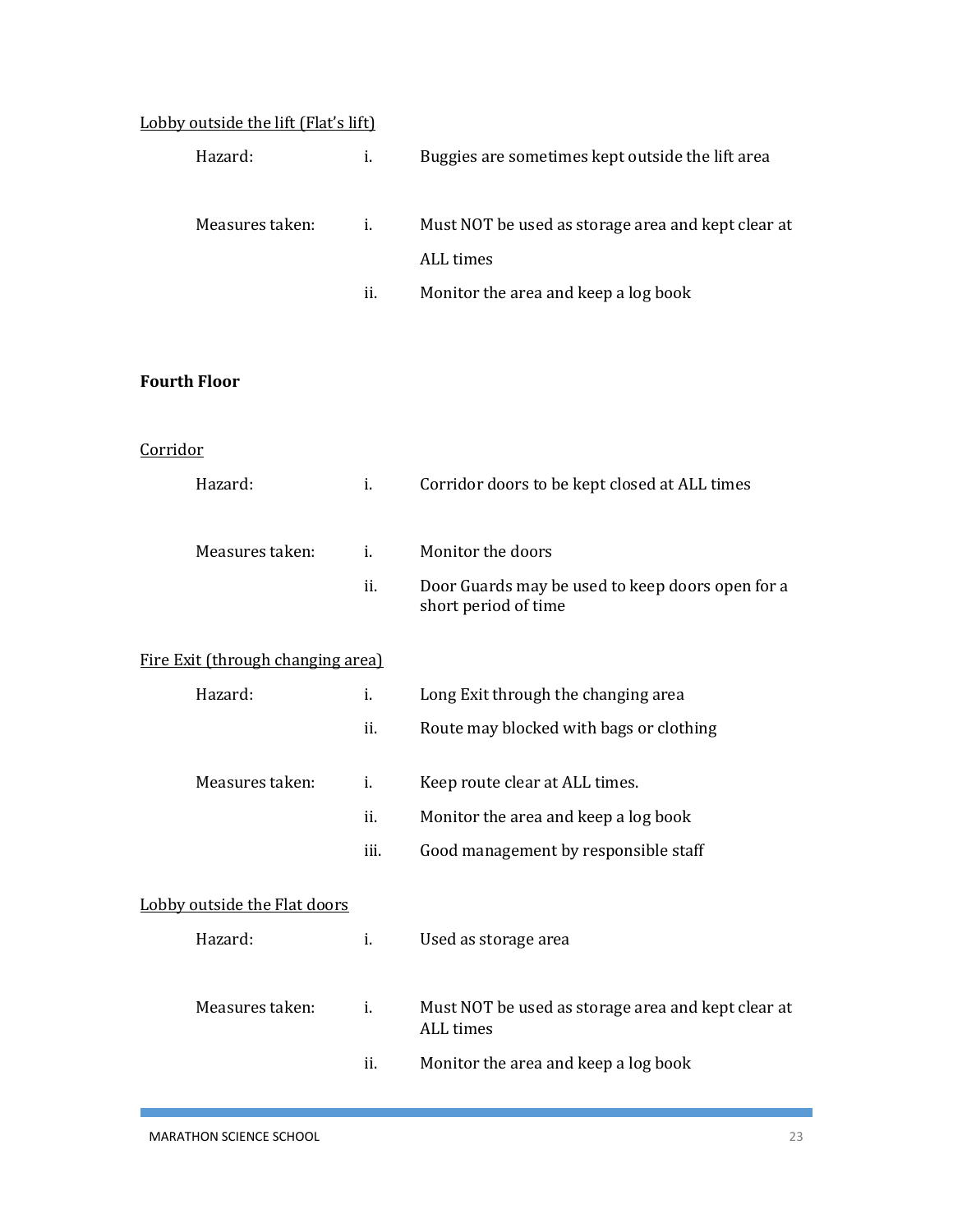#### Lobby outside the lift (Flat's lift)

| Hazard:         | <sup>1</sup> | Buggies are sometimes kept outside the lift area                |
|-----------------|--------------|-----------------------------------------------------------------|
| Measures taken: | Ť.           | Must NOT be used as storage area and kept clear at<br>ALL times |
|                 | Ĥ.           | Monitor the area and keep a log book                            |

#### **Staircase**

| Hazards:        | i. | Bin bags may be left on the stair ways          |
|-----------------|----|-------------------------------------------------|
|                 | Ĥ. | Buggies may be left on the stair ways           |
| Measures taken: | i. | To make sure the staircase is kept clear at ALL |
|                 |    | times, keep a log book.                         |

#### **Boiler Room**

| Hazards:       | Ĺ.  | Gas leak might occur in the boiler room |
|----------------|-----|-----------------------------------------|
|                | ii. | Build- up of carbon monoxide            |
| Measures Taken | Ĺ.  | Fitting automatic gas cut off device    |
|                | ii. | Fitting carbon monoxide detector        |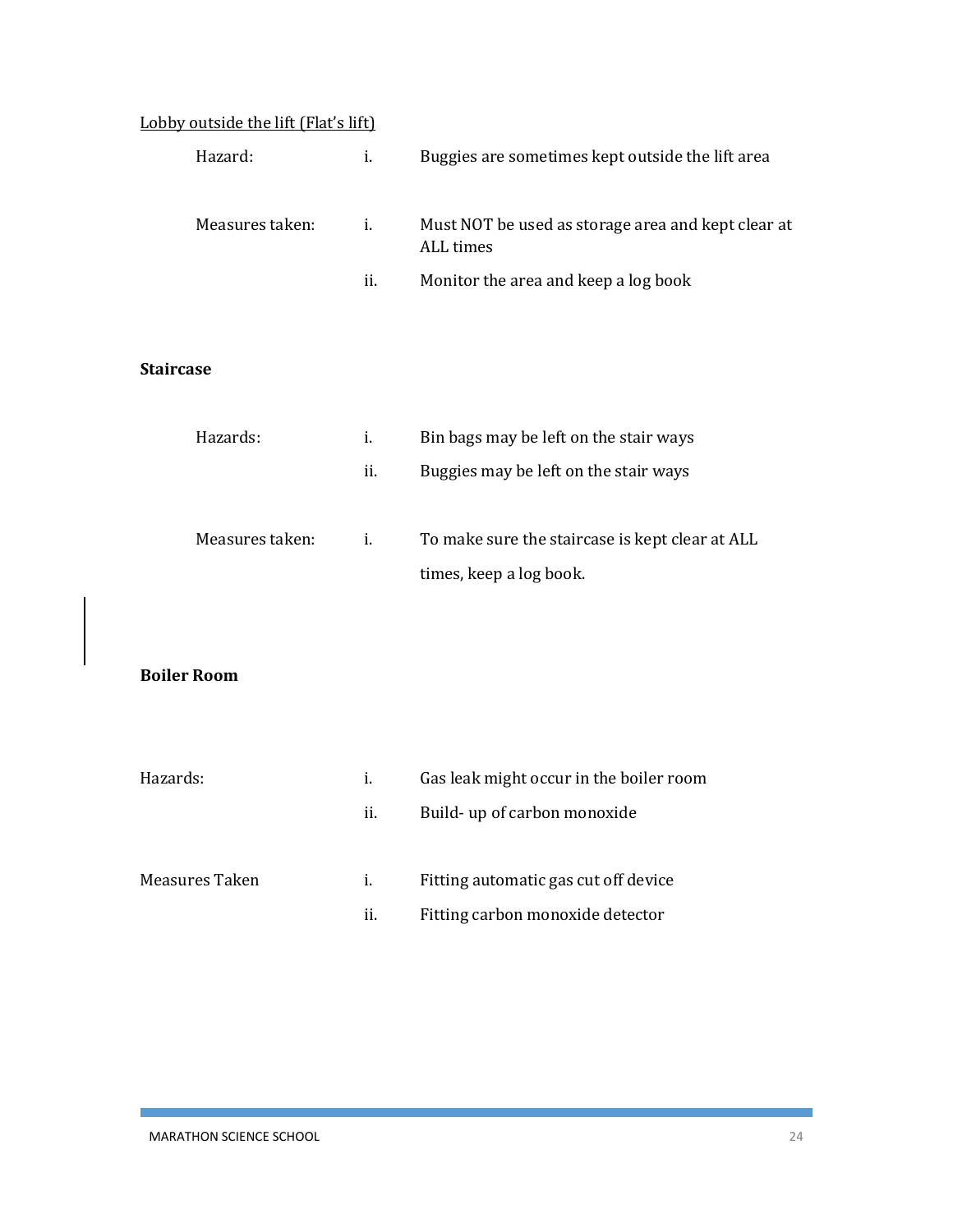# ANY OTHER COMMENTS, RECOMMENDATIONS AND ADDITIONAL CONTROLS?

SUMMARY - FIRE RISK ASSESSMENT. The fire risk can result in a threat to life and damage to property with a resultant financial loss. The hazards presented can include inadequate fire prevention, insufficient fire protection, inappropriate storage of combustible materials, unsuitable means of escape, inadequate fire warning systems, insufficient means of fighting fire, inadequacy of training, ineffective evacuation procedures, lack of information to staff and inadequacies in inspection, testing and maintenance of equipment and systems.

The Fire Authority will want to follow best practice principles and procedures for enforcing the Regulations. These principles are:

**Fairness**. The remedial work detailed within the Risk Assessment is proportional to the risk to people on the premises and are the least burdensome means of meeting an appropriate standard of fire safety. The Fire Authority will consider matters such as to whether the employer has reacted to the advice detailed within the Fire Risk Assessment.

**Consistency**. The Fire Service will make every effort to ensure that the same Fire Officer undertakes all visits.

The guidance given in Home Office document "FIRE SAFETY-An employer's guide" forms the basis of the advice detailed within the Fire Risk Assessment, which is the accepted standard for ensuring compliance with the regulations. If you follow the guidance you will normally be doing enough to comply with the law.

#### **DOES THIS PUT ANY PERSON AT RISK?**

The risk to persons is considered to be minimal in the circumstances.

**PRIORITY** N/A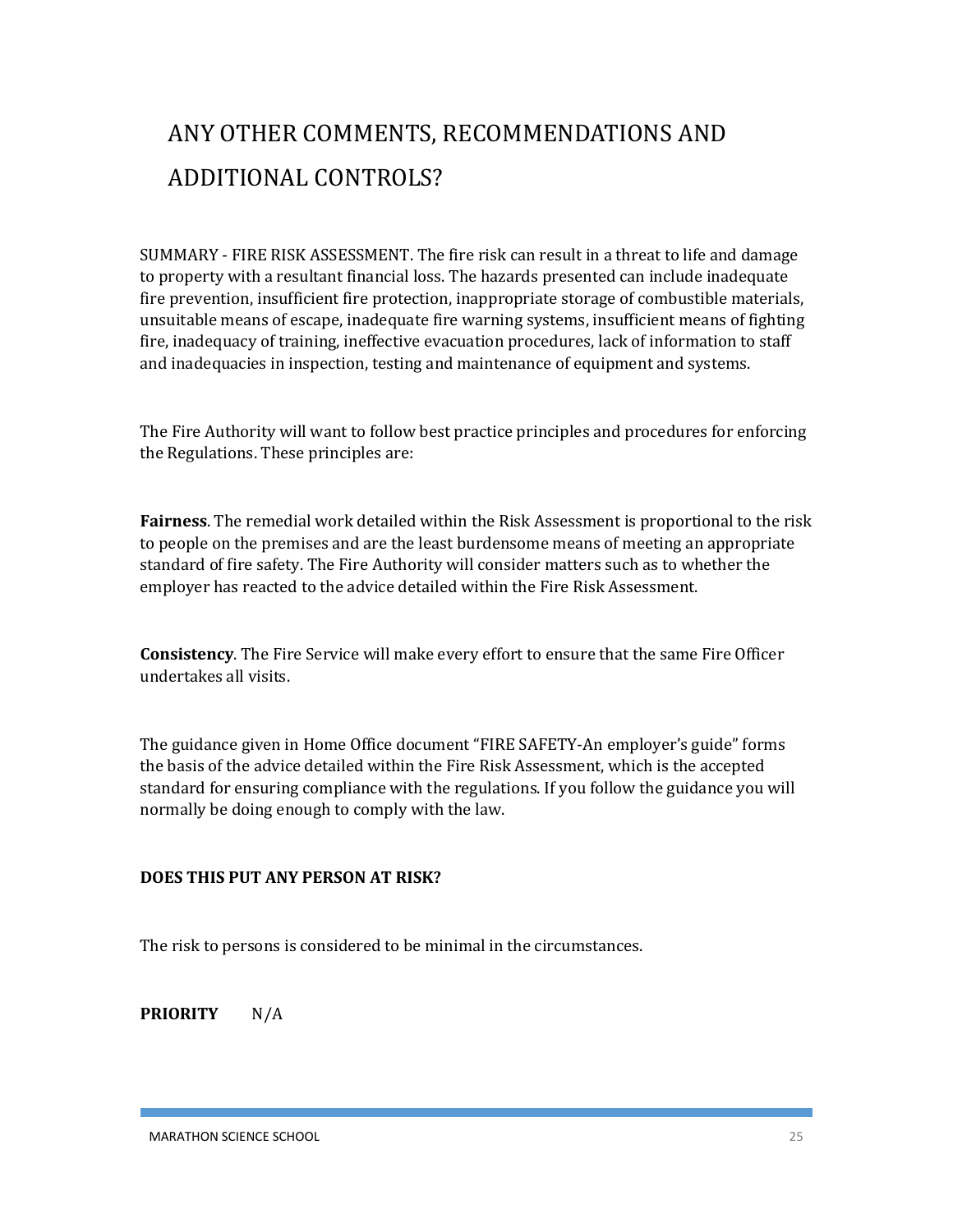## SCHEDULE OF RESPONSIBILITIES

#### **THE FIRE PRECAUTIONS LISTED BELOW AND THE RECOMMENDATIONS IN THIS**

#### **DOCUMENT, ARE REQUIRED TO BE MAINTAINED BY THE RESPONSIBLE PERSON AT ALL TIMES WHEN THE PREMISES ARE OCCUPIED AND ARE TO INCLUDE CONTRACTORS AND CLEANING STAFF EMPLOYED TO WORK IN THE PREMISES.**

#### **MEANS OF ESCAPE**

Should be kept clear and available at all times when the premises are occupied, and be kept free from ALL obstructions and combustible material.

They should be properly maintained and all fire doors onto means of escape should be kept closed when not in use. Emergency doors should open in the direction of escape.

#### **LOCKS AND FASTENINGS**

All doors through which persons may have to pass to evacuate the building should only be fastened so that they can be easily and immediately be opened by one easy method without the use of a key.

#### **FIRE ALARM SYSTEM**

A workplace should be equipped with appropriate fire detectors and alarms, and should be in operational order whilst the premises are occupied and be maintained in good working order and be tested to comply with the relative code of practice.

#### **ELECTRICALLY OPERATED DOORS**

All doors fitted with electrically operated door release mechanisms should release openable in the event of a power failure, and release in the event of the fire alarm sounding. They should also be fitted with a break glass release point on the side from which escape is required.

#### **PORTABLE FIRE FIGHTING EQUIPMENT**

A workplace should be provided with appropriate fire- fighting equipment which should be kept available for use at all times, and be properly maintained to comply the latest code of practice. They must be clearly visible. They should not be hidden from view.

MARATHON SCIENCE SCHOOL 26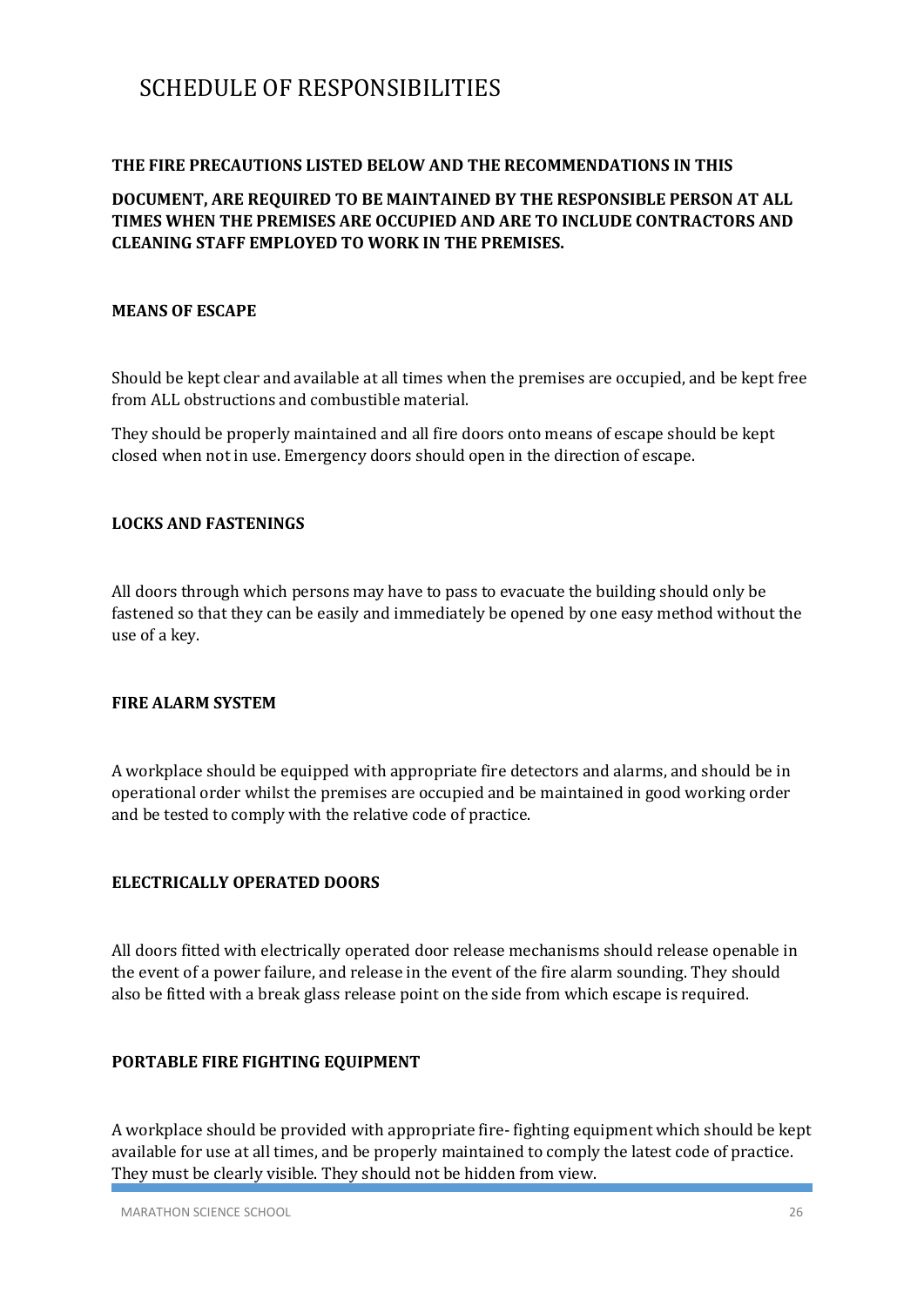#### **FIRE SIGNS AND NOTICES**

All fire signs and notices should be kept visible and in good order, and be fixed permanently to comply with the latest requirements.

#### **EMERGENCY ESCAPE LIGHTING**

Should be in good working order, be maintained properly whilst persons occupy the premises and comply with the relative code of practice.

#### **TRAINING**

All employees, students and contractors employed to work in the premises should be trained in the fire procedures, and up to date records of training kept, and employers should nominate employees to assist in implementing the fire safety measures, as may be required.

School will carry out termly (three times a year) fire drills. The purpose is to increase the efficiency of evacuation and establishing fire drill routine.

School will also use assemblies to educate pupils about fire hazards and the importance of orderly evacuation of the buildings, as well as how to keep themselves and others safe.

#### **HANDICAPPED PERSONS**

Procedures for handicapped persons should be in place and special arrangements made as appropriate.

#### **STEPS, STAIRS AND CORRIDOR SURFACES**

Should be maintained in good order with non- slip surfaces so they will not be a hazard to persons escaping in case of fire.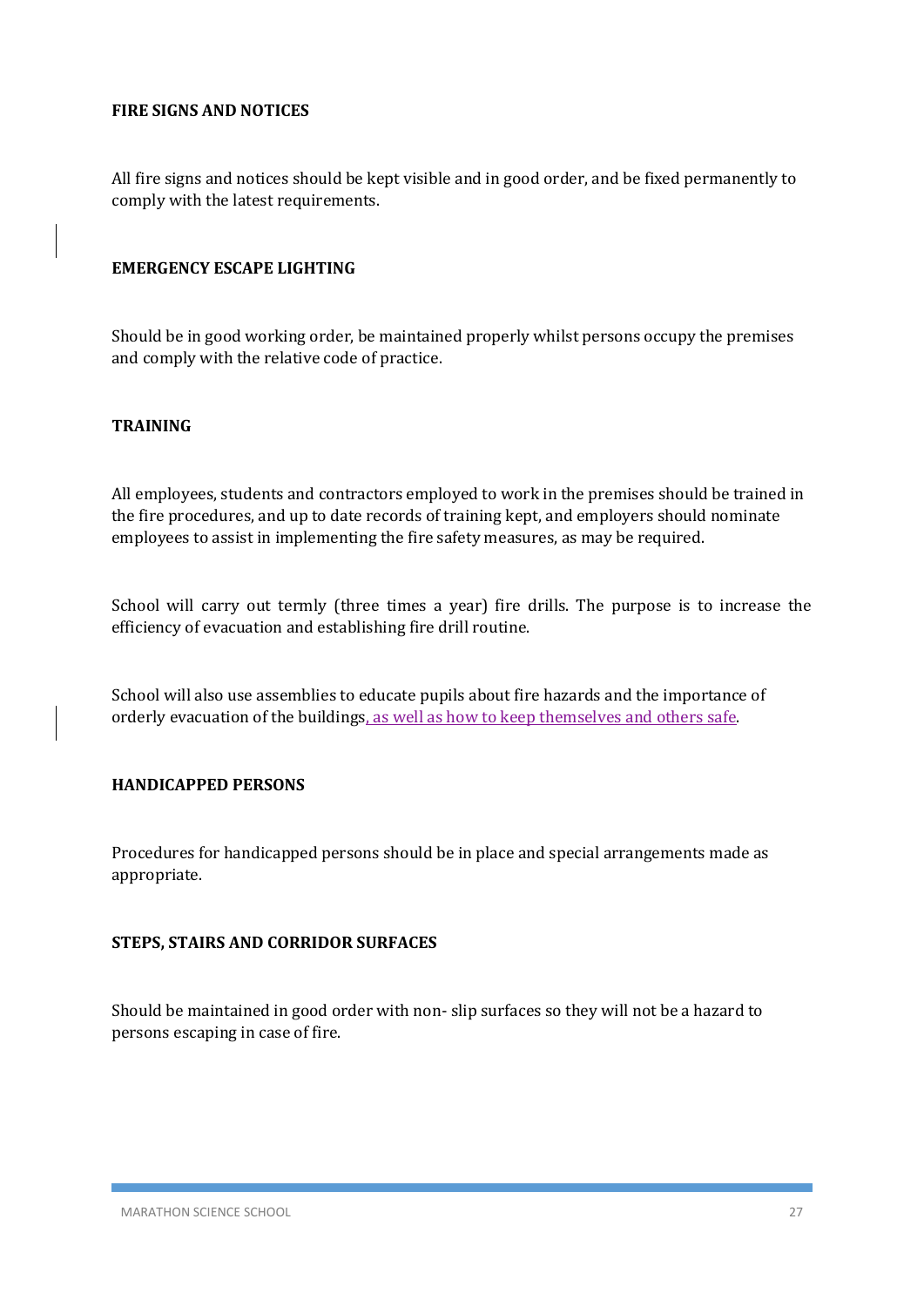#### **FURNITURE AND EQUIPMENT**

Should not be placed so as to cause an obstruction to persons, and should be placed so as to afford free passage to persons in case of fire.

#### **LIFE RISK**

The numbers of persons employed to work or who may resort to the premises should not exceed that which is acceptable for the size and use of the premises.

#### **FIRE HAZARDS**

All combustible items of storage should be kept in such a way that it would not cause a significant fire hazard.

Any flammable material should be kept to a minimum, and should be stored safely so as not be exposed to risk of ignition.

#### **FIRE PRECAUTIONS RECORDS AND FIRE EMERGENCY PLAN**

All fire precautions records and Fire Emergency Plan should be kept up to date and also be available for inspection by any authorised person. The Fire Emergency Plan should be in a written format and include;

- **Action on discovering a fire,**
- **What to do if the fire alarm sounds,**
- **Calling the Fire Brigade,**
- **Evacuation of the workplace including those particularly at risk,**
- **Power and process isolation,**
- **Assembly points outside the building,**
- **Liaison with Emergency Services,**
- **Use of fire exit escape routes,**
- **Use of firefighting equipment,**
- **Responsibilities and duties in case of fire,**
- **Any training necessary to establish the above.**